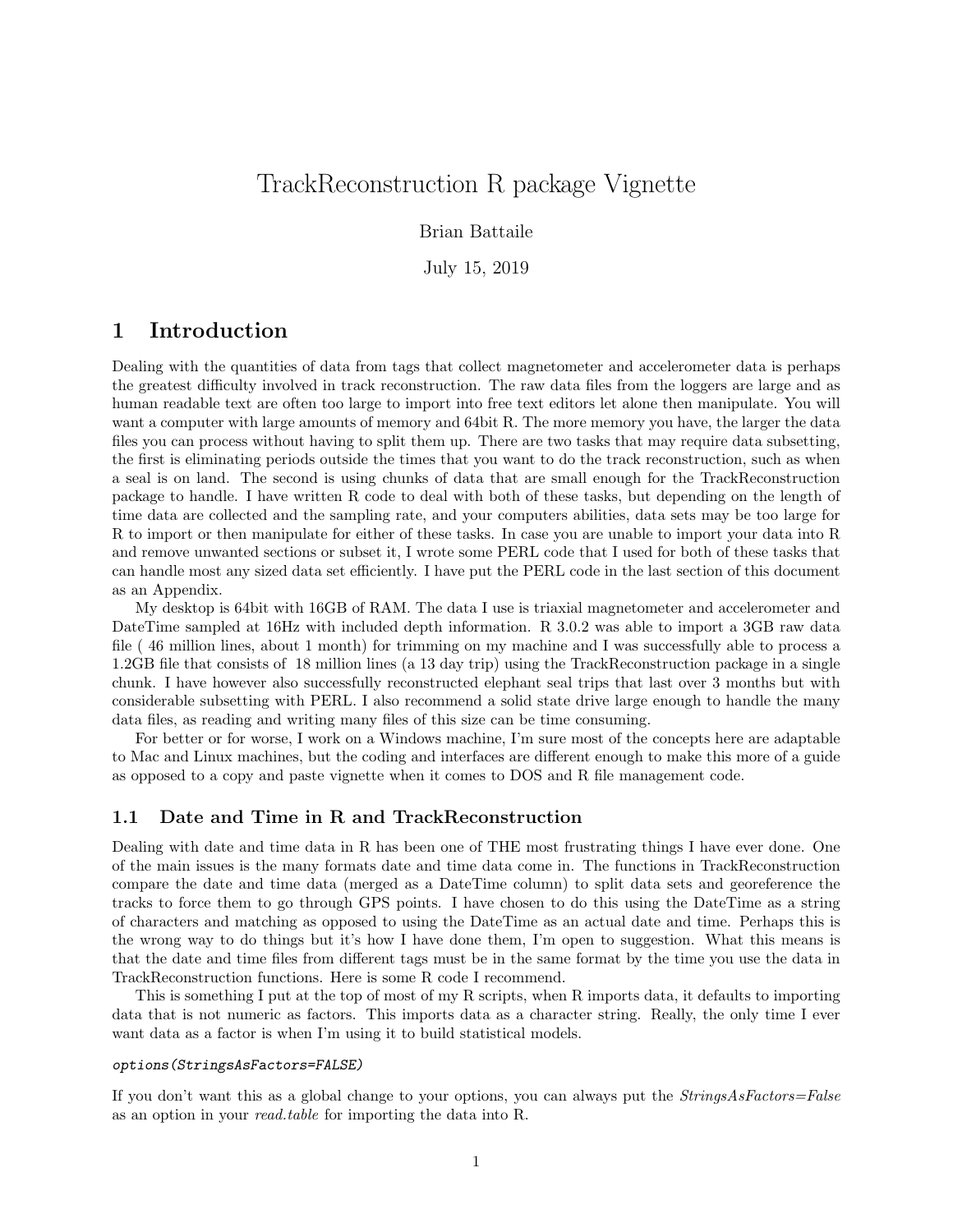The following code should start you off on changing the format of date and time data if it is not already the same.

```
DT<-paste(as.character(TagFile$Date),as.character(TagFile$Time))
DateTime<-strptime(DT,format="%Y-%m-%d %H:%M:%S") #default code for format argument
DateTime<-as.character(DateTime)
```
You shouldn't need the as.character function if you used the StringsAsFactor=FALSE, but in my experience.....it never hurts.

Spend some time with the strptime help page as that will help you translate the code "

```
options(digits.secs=4)
DT=c("Jul/12/2009 05:45:35.0625","Jul/12/2009 05:45:35.1250","Jul/12/2009 05:45:35.1875")
DateTime1<-strptime(DT,format="%b/%d/%Y %H:%M:%S")
DateTime1
DateTime2<-strptime(DT,format="%b/%d/%Y %H:%M:%OS")
DateTime2
```
#### 1.2 Subsetting the data

The first step is to determine when you want to begin and end the track reconstruction. For my marine animals it began and ended when the animal entered and exited the water, it is important to have accurate location (GPS) information for these times as well. These two times and locations bookend the analysis. The other times that most people will hopefully have are times when known locations (GPS fixes) were taken between the begin and end times to periodically georeference the track. Why this is important will be discussed later.

Prior to running this first bit of code, you should understand the principles laid out in the following article

Shepard E.L.C., Wilson, R.P., Halsey, L.G., Quintana, F., Laich, A.G., Gleiss, A.C., Liebsch, N., Myers, A.E., Norman, B. (2008) Derivation of body motion via appropriate smoothing of acceleration data. Aquatic Biology 4:235-241

as it describes how to determine the Running Mean Length  $(RmL)$  variable. While  $RmL$  is part of the DeadReckoning function code, you need to understand what it does now because this tells us how much data we need to keep before the beginning and after the end of the dataset so the running mean function can calculate a number starting with the first data point when the animal enters the water and the last data point before the animal leaves the water. Here, it is set to the sampling frequency, and that may be a place to start but it also may be inappropriate for your animal. This same consideration must be made for any subsetting of the data prior to applying the *DeadReckoning* function, for example, if subsetting data between GPS locations.

This first set of R code takes a raw text data file and subsets it by begin and end times, which can be a trip or a portion of a trip such as between GPS locations or however you want to split it. There is a function in the TrackReconstruction package called Splitter that does this. This example uses a data set from a Wildlife Computers Daily Diary tag. Their instrument helper program exports data ready for importation into R. Simply export the entire data file with the data channels of interest. This code will write subsetted data files to the working directory. The Trip and Section arguments are for naming the files.

```
options(digits=15,digits.secs=4) #To visualize the fractions of seconds H:\#M:\#0S3setwd("G:\\Bog 2009 Toughbook\\2009 Data\\Daily Diary\\Bogoslof\\Cu09BG03")
FullFile=read.table("09A0572.tab", header=T)
colnames(FullFile)=c("DateTime","Depth","MagSurge","MagSway","MagHeave","AccSurge",
"AccSway", "AccHeave", "Wet_Dry")
#Times when the animal entered and exited the water
Begin<-as.POSIXct(c("2009-07-16 18:26:14","2009-07-23 19:08:24","2009-07-29 22:53:43"
,"2009-08-06 04:26:13"),tz="GMT")
End<-as.POSIXct(c("2009-07-22 06:21:11","2009-07-28 16:15:49","2009-08-04 14:36:26",
```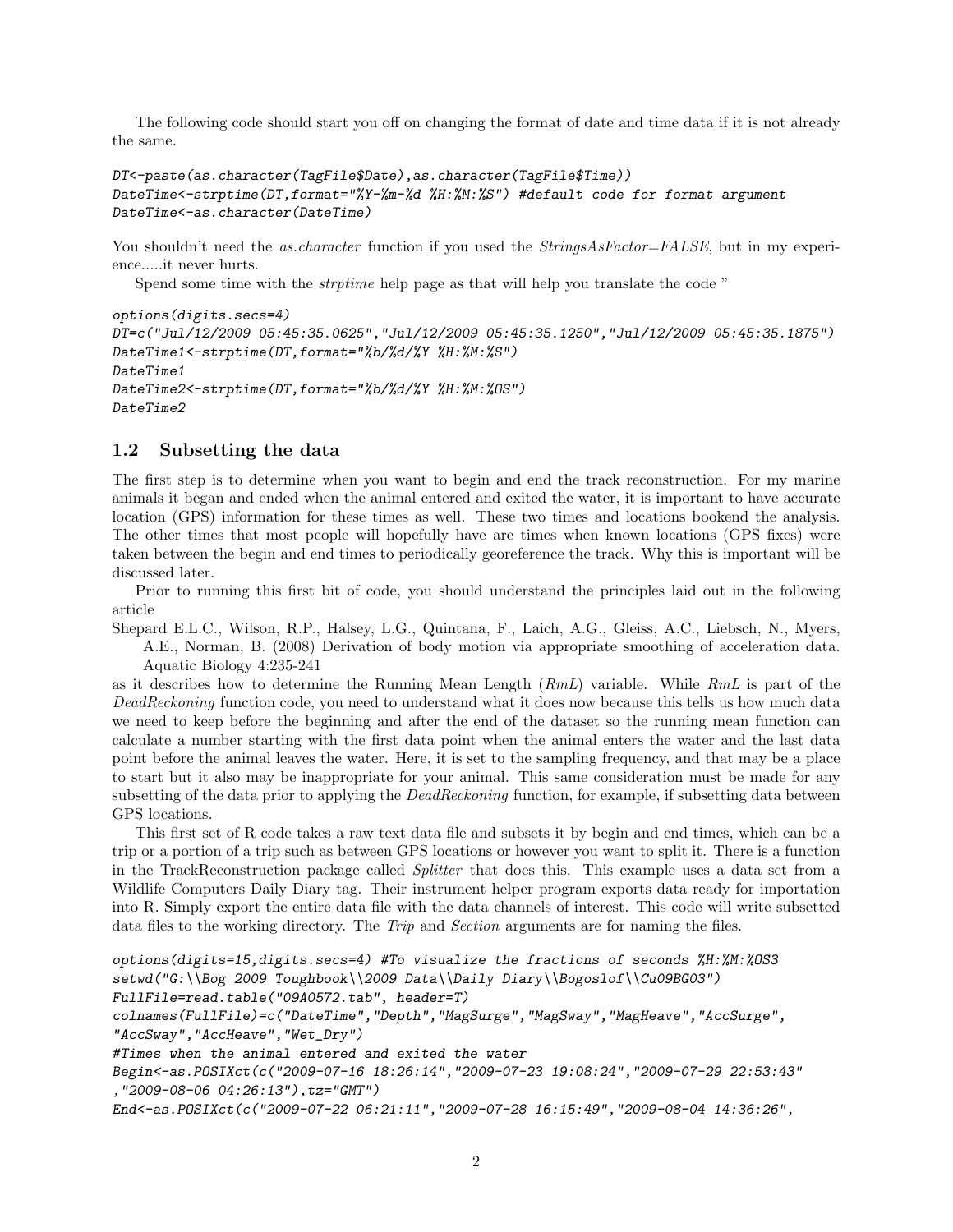"2009-08-11 01:22:16"),tz="GMT")  $RmI=2$ Splitter(FullFile, Begin, End, RmL,Hz, Animal01,Trip="Trip")

It is important to have the DateTime in the same format for the biologged files and the Begin and End files. If the time and date are in different columns or the formats are different you may need to add some code that looks like this. Or just format the Begin and End files to match the DateTime on the FullFile, whichever is easiest.

```
DT<-paste(as.character(FullFile$Date),as.character(FullFile$Time))
tt<-strptime(DT,format="%Y/%m/%d %H:%M:%S")
DateTime<-as.POSIXct(tt,tz="GMT")
```
### 1.3 File management in R

This subsection is really designed for those instances where you end up with many data files, this could be subsets of single animal tracks or if you have many animals. For those of you that can process your entire tracks without breaking them up and don't have many animals, or just want to do a test run, you can probably just skip or skim this section. However, if you have more than a handful of files to deal with, this short section may be worth your while.

HELPFUL HINT–it is best to number files with 001.csv instead of just 1.csv as R will order things correctly if you have leading 0's in your file numbers. e.g., if you have 100's of segments, 001.csv, if you have 10's of segments, 01.csv will be fine. You should label all folders this way as well. Here is a snippet that I use to name trip section data tables created in R.

```
num=ifelse(num<10,paste("0",num,sep=""),num)
num=ifelse(num<100,paste("0",num,sep=""),num)
num=ifelse(num<1000,paste("0",num,sep=""),num) # etc.
filename=paste("xyz-",num,".csv",sep="")
write.\table(xyz, file = filename, sep='\\t", row.name = FALSE)
```
That should get you files that can now be used in TrackReconstruction. But now that you have ALL these data files, you need some R code that automates this for you so you can go home at night while the computer works for you. The following is an example of setting up and importing all the data files to do the pseudotrack calculation using the DeadReckoning function in TrackReconstruction.

This is an example of the path to one of my raw between-GPS-points files

C:\filepath\Bogoslof\Cu09BG01\trip 1\01-232.csv

Animals in separate folders, the code is Callorhinus Ursinus 2009 BoGoslof animal 01

C:\filepath\Bogoslof\Cu09BG01

Animal trips are in separate folders

C:\filepath\Bogoslof\Cu09BG01\trip 1

and between GPS segments are separate files

C:\filepath\Bogoslof\Cu09BG01\trip 1\01-232.csv

This first line of code uses regex wildcards to find all possible file paths corresponding to all the trips taken by all my animals. Fill in the "filepath" with the rest of your filepath to your data.

```
dirpath=Sys.glob(file.path("C:\\filepath\\Bogoslof","*","trip*"))
```
If I had 10 animals that each went on 2 trips this would result in a vector of 20 file paths that can be accessed individually with a loop through dirpath is where  $j=1$ -20. A similar structure will get us the path to any data that we need, such as the coefficients for normalizing the accelerometer and magnetometer sensors for each tag, which I named "betas" (this file is also made with the Standardize function which is described later).

dirpathbetas=Sys.glob(file.path("C:\\filepath\\Bogoslof","\*","trip\*","betas\*"))

A similar structure will get us the path to the declination and inclination data for each trip.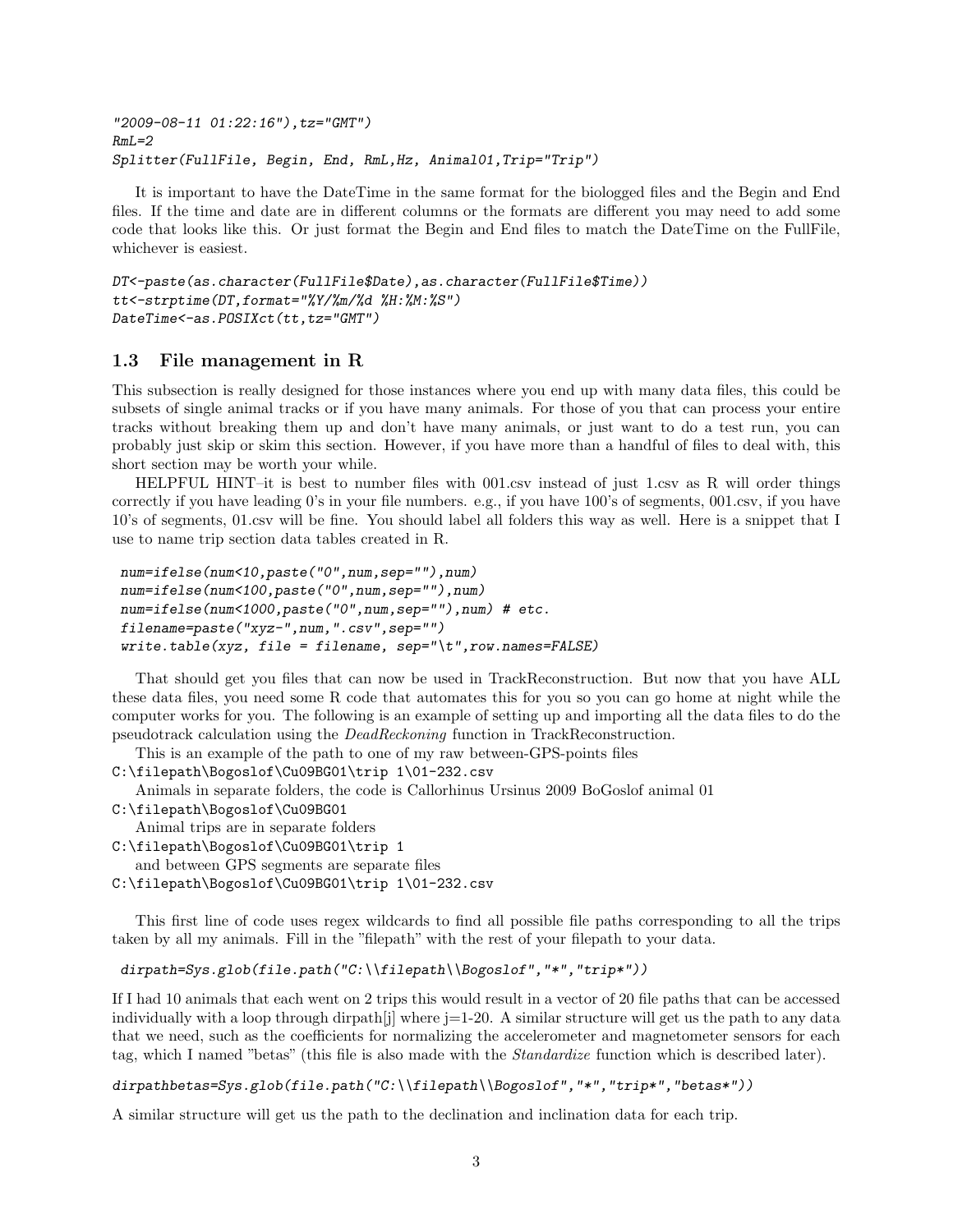dirpathdecinc=Sys.glob(file.path("C:\\filepath\\Bogoslof","\*","trip\*","decinc\*"))

Looping through each of these.

```
for(j in 1:length(dirpath))
\sqrt{ }#load declination, inclination and tag standardization data
  decinc=read.table(dirpathdecinc[j], fill=TRUE, sep="\t", header=TRUE)betas=read.table(dirpathbetas[j], fill=TRUE, sep="\t", header=TRUE)
    #We use a similar structure to determine paths for each between-gps segment,
    #for my BG_01_01 animal example, this will be a vector of length 233, this
    #vector will be in numerical order IF you put 0s in front of your numbers.
  dirpath2=Sys.glob(file.path(dirpath[j],"0*-*.csv"))
   setwd(dirpath[j])
  for(i in 1:length(dirpath2))
   {
       #load the file into R, the "sep" indicates how your columns are delimited
       #\t is regex for tab, use sep="," for comma seperated files.
     rawdata=read.table(dirpath2[i], fill=TRUE, sep="\t", header=TRUE)
       #save the number of the file
     num=as.numeric(strsplit(strsplit(dirpath2[i],split="-")[[1]][2],split=".csv")
             [[1]][1])
       #If you did not originally take my helpful advice, this code will add leading 0s
     num=ifelse(num<10,paste("0",num,sep=""),num);num=ifelse(num<100,paste
             ("0",num,sep=""),num)
       # note that RmL units are seconds in the DeadReckoning function
     xyz<-DeadReckoning(rawdata, betas, decinc,Hz=16, RmL=2, DepthHz=1, SpdCalc=1,
             MaxSpd=NULL)
       #Create a file name
     filename=paste("xyz-",num,".csv",sep="")
     filename2=paste("xyz-",num,".RData",sep="")
       #Write the file in .csv or .txt
     write.\text{table}(xyz, \text{file} = \text{filename}, \text{sep} = "\text{t", row}.\text{names} = \text{FALSE})#Write the file in *.Rdata, this is good for compressed files but you will
       #not be able to view as human readable in a text editor, only save one of
       #*.csv or *.RData, no point in saving both.
     #save(xyz,file=filename2) # saves in *.Rdata format
   }
print(j) #This just lets me know where the program is
 }
  So, without all the comments it looks like this
 dirpath=Sys.glob(file.path("C:\\filepath\\Bogoslof","*","GPS segments","trip*"))
 dirpathbetas=Sys.glob(file.path("C:\\filepath\\Bogoslof","*","GPS segments","trip*","betas*"))
 dirpathdecinc=Sys.glob(file.path("C:\\filepath\\Bogoslof","*","GPS segments","trip*","decinc*"))
 for(j in 1:length(dirpath)){
   decinc=read.table(dirpathdecinc[j], fill=TRUE, sep='\\t", header=TRUE)betas=read.table(dirpathbetas[j], fill=TRUE, sep="\t", header=TRUE)
   dirpath2=Sys.glob(file.path(dirpath[j],"0*-*.csv"))
   setwd(dirpath[j])
  for(i in 1:length(dirpath2))
   \sqrt{ }rawdata=read.table(dirpath2[i], fill=TRUE, sep="\t", header=TRUE)
```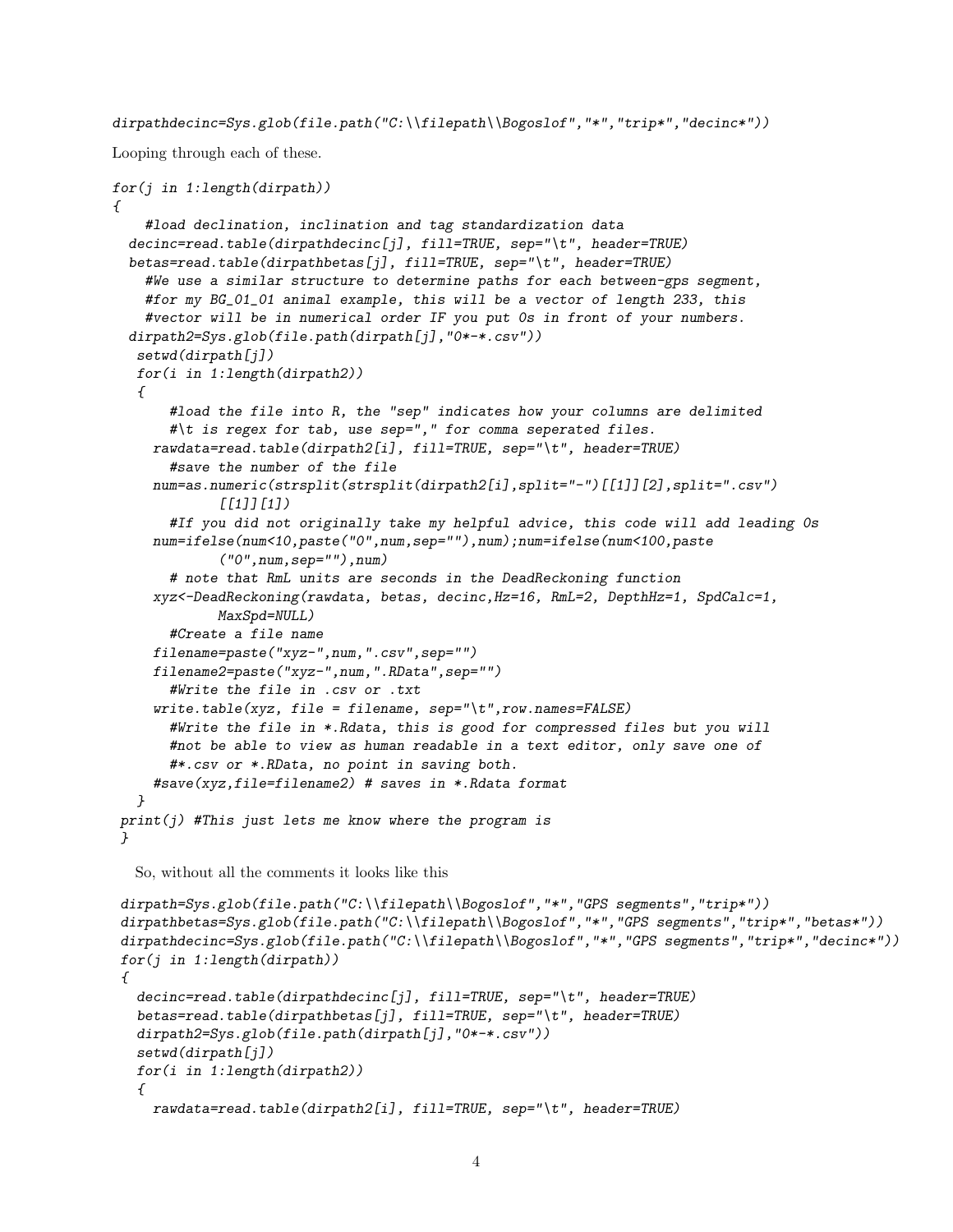```
num=as.numeric(strsplit(strsplit(dirpath2[i],split="-")[[1]][2],split=".csv")[[1]][1])
    num=ifelse(num<10,paste("0",num,sep=""),num);num=ifelse(num<100,paste("0",num,sep=""),num)
    xyz<-DeadReckoningR(rawdata, betas, decinc,Hz=16, RmL=2, DepthHz=1, SpdCalc=1, MaxSpd=NULL)
    filename=paste("xyz-",num,".csv",sep="")
    #filename2=paste("xyz-",num,".RData",sep="")
    write.table(xyz, file = filename, sep="\t", row.names=FALSE)
    #save(xyz,file=filename2)
  }
print(j)
}
```
I recommend setting up something like that for the *DeadReckoning* and *GeoReference* and possibly the Standardize and GPStable functions as well.

If you want to reconstitute your track into a single file at either the deadreckoning or georeferencing phase, insert code that looks something like this where the write.table line (or save) is in the above code. The DeadReckoning function trims off the extra bits of data from each end that was required to calculate the running means so they SHOULD match together nicely

```
if(i==1){
         write.table(xyz, file = filename, sep="\t",row.names=FALSE)
         write.table(xyz, file = "xyzmaster.csv", sep="\t", row.names=FALSE)
}else{
         write.\textit{table}(xyz, \textit{file} = \textit{filename}, \textit{sep} = "\textit{t", row}.\textit{names} = \textit{FALSE})write.table(xyz, file = "xyzmaster.csv", sep="\t",row.names=FALSE,col.names=F,append=T)
}
```
### 1.4 Thinning the data

If you want to reduce (thin) the size of your master file this can be trivial and it can also be difficult. If you have missing data, things become more difficult, if you don't have missing data, the following R code works well.

The following is some R code to reduce files by every xth number of rows, the "by=x" controls this, so in this case I am taking every 8th row of data.

```
dataout<-datain[seq(1,nrow(datain),by=8),]
```
You could incorporate this into the " batch" files using *DeadReckoning* or *GeoReference* to save smaller files.

## 2 Using the TrackReconstruction package

### 2.1 Standardize function

So what we have done so far is get the data ready for import into the TrackReconstruction package. To start with the TrackReconstruction package, the first thing we need to do is normalize the magnetometer and accelerometer data between -1 and 1 with the Standardize function. The first part of this is to determine the orientation of your sensors and they should follow the right hand rule. The right hand rule is as follows, hold your hand in front of you and point your thumb straight up. Next point your index finger away from you and finally point your middle finger to the left so that you now have your fingers as vectors pointing at right angles to one another. These fingers indicate the top, front and left side of the tags. When these sides of the tags are pointing towards the earth, you accelerometers should be at a maximal positive static reading, which is gravity. When they are pointing away from the earth, they should be at their minimal reading. The same goes for the magnetometers but they will be maximal (when in the northern hemisphere) when they are pointing north and at the angle of inclination of the magnetic field (the angle it enters the earths surface)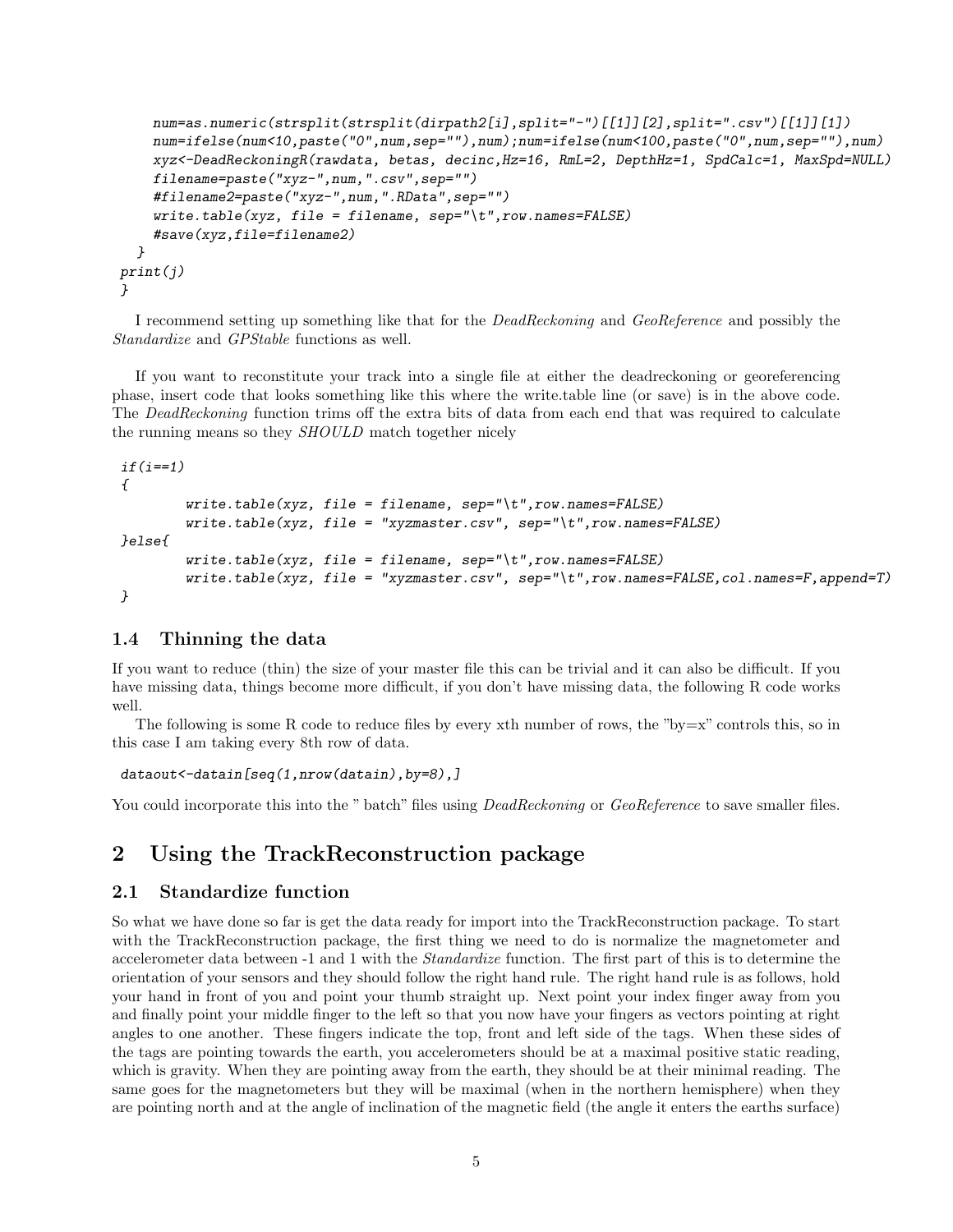which is different all around the globe. I am not sure what the readings should be in the southern hemisphere (pointing south and towards the earth at the angel of inclination or towards the north and at 180 degrees opposite to the angel of inclination?). You need to determine what the maximal and minimal readings for the tags are where the animals will be. This can be done by rotating the tags in all three dimensions while facing magnetic north. Optimally this is done with a tool that allows you to stop every 10 degrees or so and hold the tag steady for 5 seconds. This is tedious but will pay off if you need a better model of your sensors than the simple linear model the Standardize function provides (such as a logistic). If your animal moves far enough for the angle of inclination to change significantly on their feeding trip, you will want to do multiple standardizations for the magnetometers. You can tell this occurs by looking at your full magnetometer data set and if it gradually gets larger or smaller as the animal moves away from the original place of tagging, and then returns to the same magnitude as the animal returns home. Elephant seals and albatross will likely do this. If your animal tends to move enough so that the tag will rotate around to most positions, you can subset your data into sections where the magnetometer max and min do not noticeably change and simply take the max and min for that section. Do this for each section. These max and min you will put into the Standardization file.

As an example, this is the standardization data required for the tag that took the rawdataXX.Rdata files supplied with the TrackReconstruction package. The first six arguments indicate that all but the sway magnetometer (side or middle finger on the right had rule) on my tag was oriented according to the right hand rule. See the help file for the Standardize function for details on the parameter orientation.

```
> library(TrackReconstruction)
```

```
> betas<-Standardize(1,1,-1,1,1,1,-57.8,68.76,-61.8,64.2,-70.16,58.08,-10.1,9.55,
```

```
+ -9.75,9.72,-9.91,9.43)
```

```
> betas
```

```
MagSurge MagHeave MagSway AccSurge AccHeave
B0 Intercept -0.08659924 -0.01904762 -0.09419838 0.02798982 0.001540832
B1 Slope 0.01580278 0.01587302 -0.01559576 0.10178117 0.102722137
              AccSway
B0 Intercept 0.02481903
B1 Slope 0.10341262
```
As you can see, this outputs the slope and intercept of the line that normalizes the millivolt output of the tags to between  $-1$  and  $+1$ .

### 2.2 GapFinder function

Often, you want to see if there are gaps in your data and where they are, if there are significant sized or lots of gaps the track reconstruction becomes less reliable. The GapFinder function finds all the gaps in your data greater than your desired window, though it defaults to 1 second. I recommend again setting up a function that will go through all your files and using some code such as that below to write a file if a gap has been found in that data file.

```
> data(rawdatagap)
```

```
> gaps<-GapFinder(rawdatagap, timediff = 1, timeformat = "%d-%b-%Y %H:%M:%S")
```

```
> if(gaps[1,1]!=0) write.table(gaps, file = "gaps-1.csv", sep=",",row.names=FALSE)
```

```
> head(gaps)
```
Line TimeDiffinSec Time1 Time2 1 10801 24600 2009-07-19 01:32:23 2009-07-19 08:22:23 2 10802 24563 2009-07-19 08:22:23 2009-07-19 01:33:00 3 0 0 0 0

So this tells you what line of the data file that gap occurs and how large they are. In this example, there was a 37 second gap and an aberrant time of 8:22:23 was inserted in the gap....tags can and will do strange things.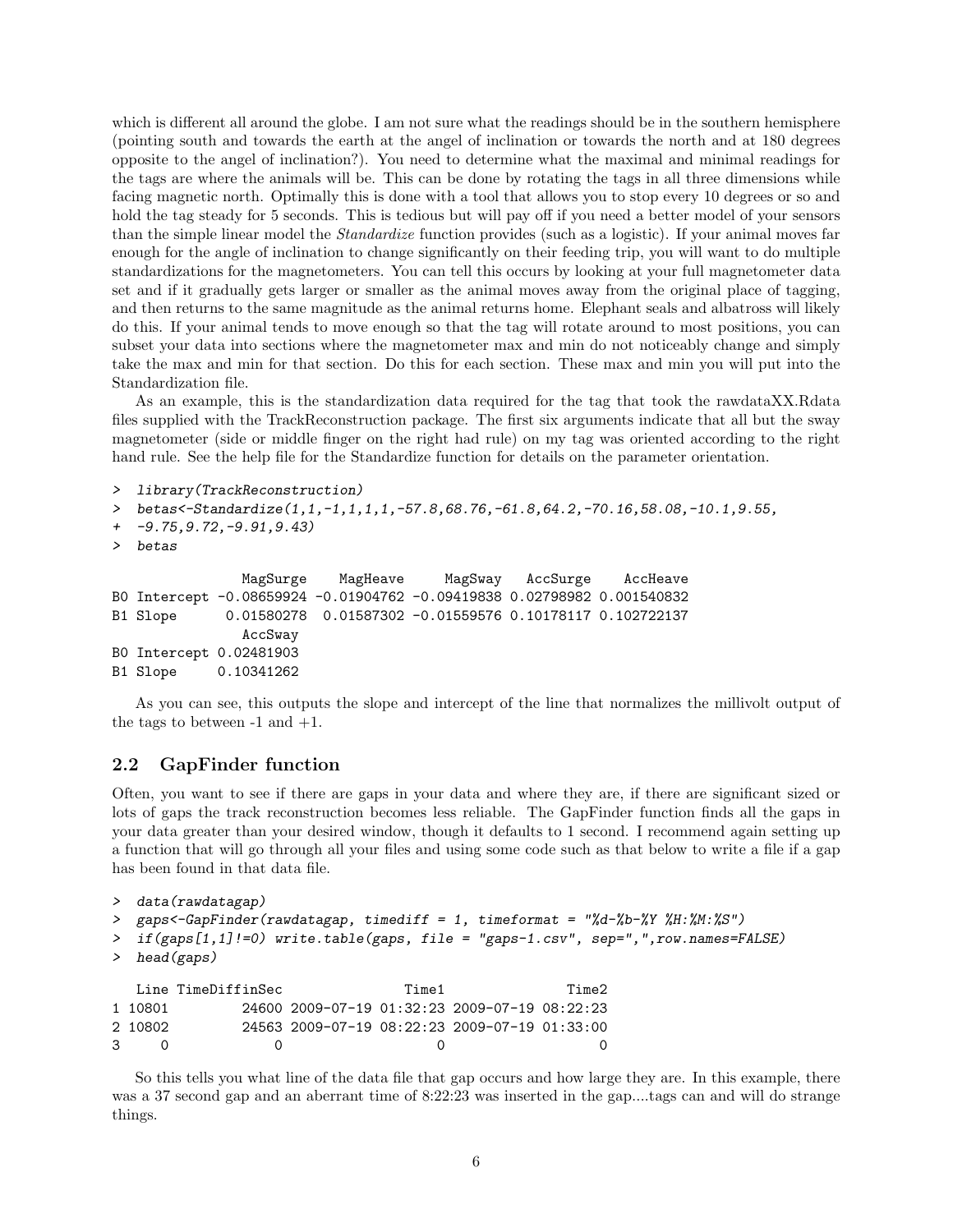### 2.3 GPStable function

The GPStable function formats your GPS latitude and longitude data file into something directly importable into the GeoReference function and calculates the distance between points, bearing from one point to the next in degrees and radians and converts the latitude and longitude degrees into radians. All navigation functions use radians. The CalcBearing, and CalcDistance functions are called in the GPStable function.

```
> data(gpsdata02)
> gpsformat<-GPStable(gpsdata02)
  head(gpsformat)
             DateTime Latitude Longitude LatRad LongRad BearingRad
1 21-Jul-2009 09:30:00 53.93111 -168.0349 0.9412755 -2.932762 0.09180597
2 22-Jul-2009 01:23:39 53.93306 -168.0346 0.9413094 -2.932757 -0.47828271
3 22-Jul-2009 01:45:09 53.94334 -168.0436 0.9414889 -2.932915 -1.46424471
4 22-Jul-2009 02:07:13 53.94441 -168.0607 0.9415076 -2.933213 -1.36558342
5 22-Jul-2009 02:36:46 53.94956 -168.1028 0.9415975 -2.933948 -1.88773642
6 22-Jul-2009 02:56:31 53.94757 -168.1132 0.9415627 -2.934128 -1.47080487
 BearingDeg DistanceKm
1 5.260095 0.0000000
2 332.596419 0.2170772
3 276.104958 1.2876086
4 281.757833 1.1241930
5 251.840670 2.8147816
6 275.729088 0.7123356
```
### 2.4 DeadReckoning function

The DeadReckoning function is one of two primary functions in the TrackReconstruction package. See the help page for detailed information on the *DeadReckoning* function including the Hz, RmL, DepthHz and SpdCalc parameters. In short the function tries to deal with the different sampling rates for the acceleration, magnetometer, depth and speed channel, or if there is no speed channel, the various ways speed may be estimated. In addition to the raw data file, we also need the Declination and Inclination for the study area which can be gotten at the time of writing from here

http://www.geomag.bgs.ac.uk/data\_service/models\_compass/wmm\_calc.html

- > #get declination and inclination data for study area
- > decinc<-c(10.228,65.918)

```
> #example data set with start and end times corresponding to the first and seventh GPS
```
- > #fixes from the gpsdata02 data set, plus additional rows=Hz\*RmL\*0.5 on each end.
- > data(rawdata)

```
> DRoutput<-DeadReckoning(rawdata, betas, decinc, Hz = 16, RmL = 2, DepthHz = 1, SpdCalc=3,
```

```
+ MaxSpd=3.5)
```
and a simple plotting call gives us figure 1

plot(DRoutput\$Ydim,DRoutput\$Xdim)

### 2.5 GeoReference function

The GeoReference function forces the DeadReckoning track to go through the GPS, ARGOS, or other types of supplemental location measures (such a focal follows) that you might have. If you have none, you could simply use the start and finish locations to bound the track. There are only two data sets required for the GeoReference function and they were created by the DeadReckoning and GPStable functions so we can just put in the direct results of those functions.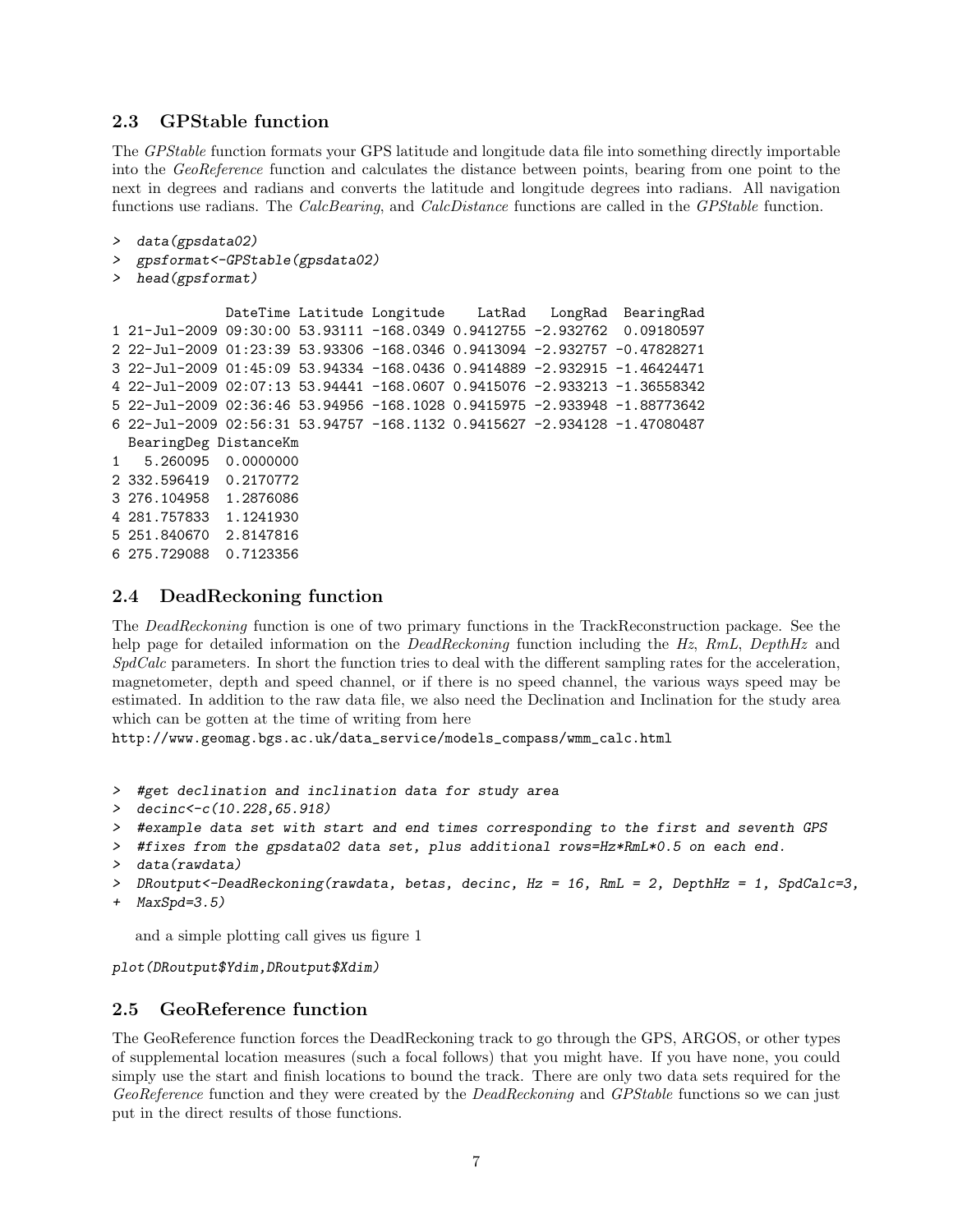

Figure 1: Raw Dead Reckoning plot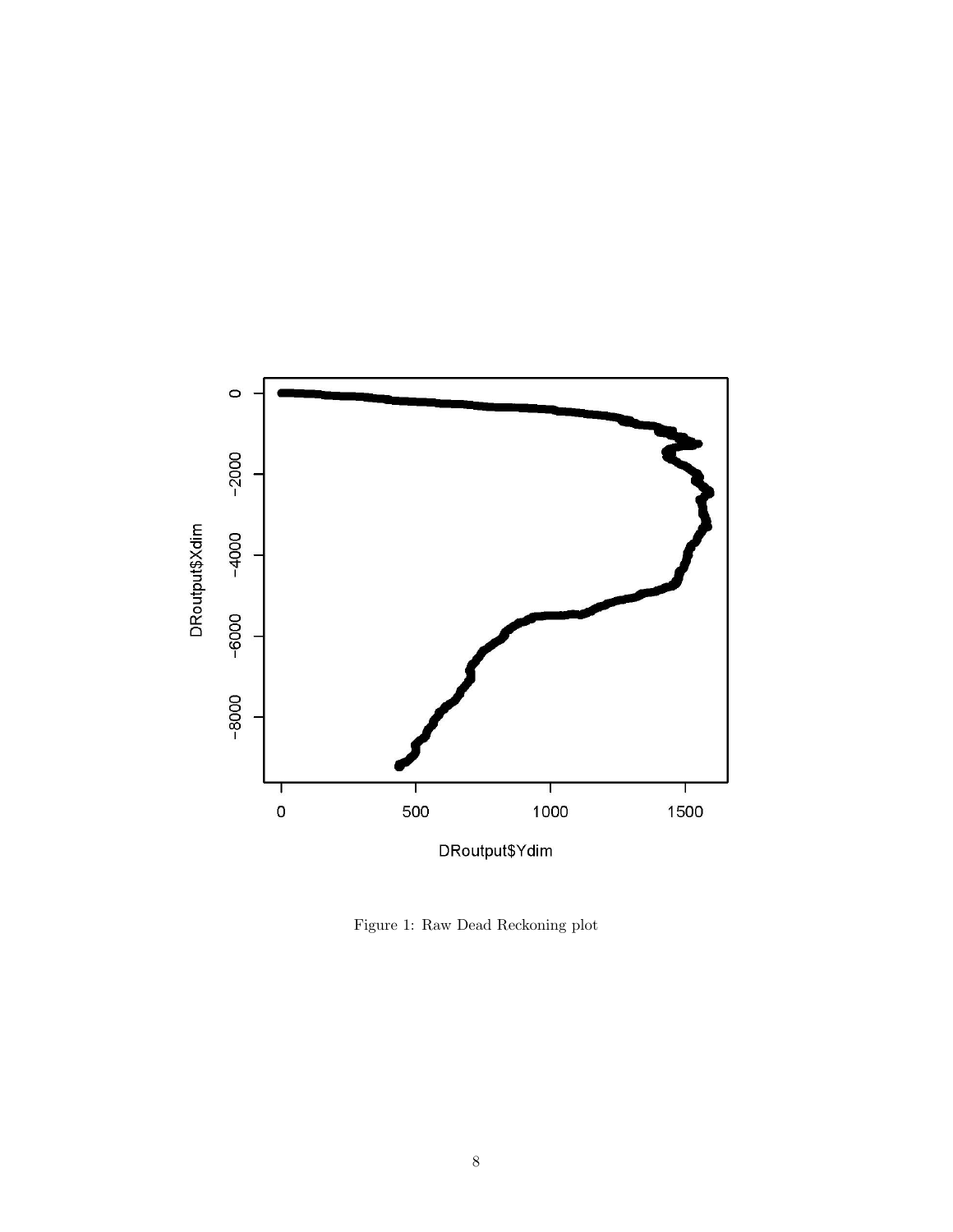

Figure 2: GeoReferenced plot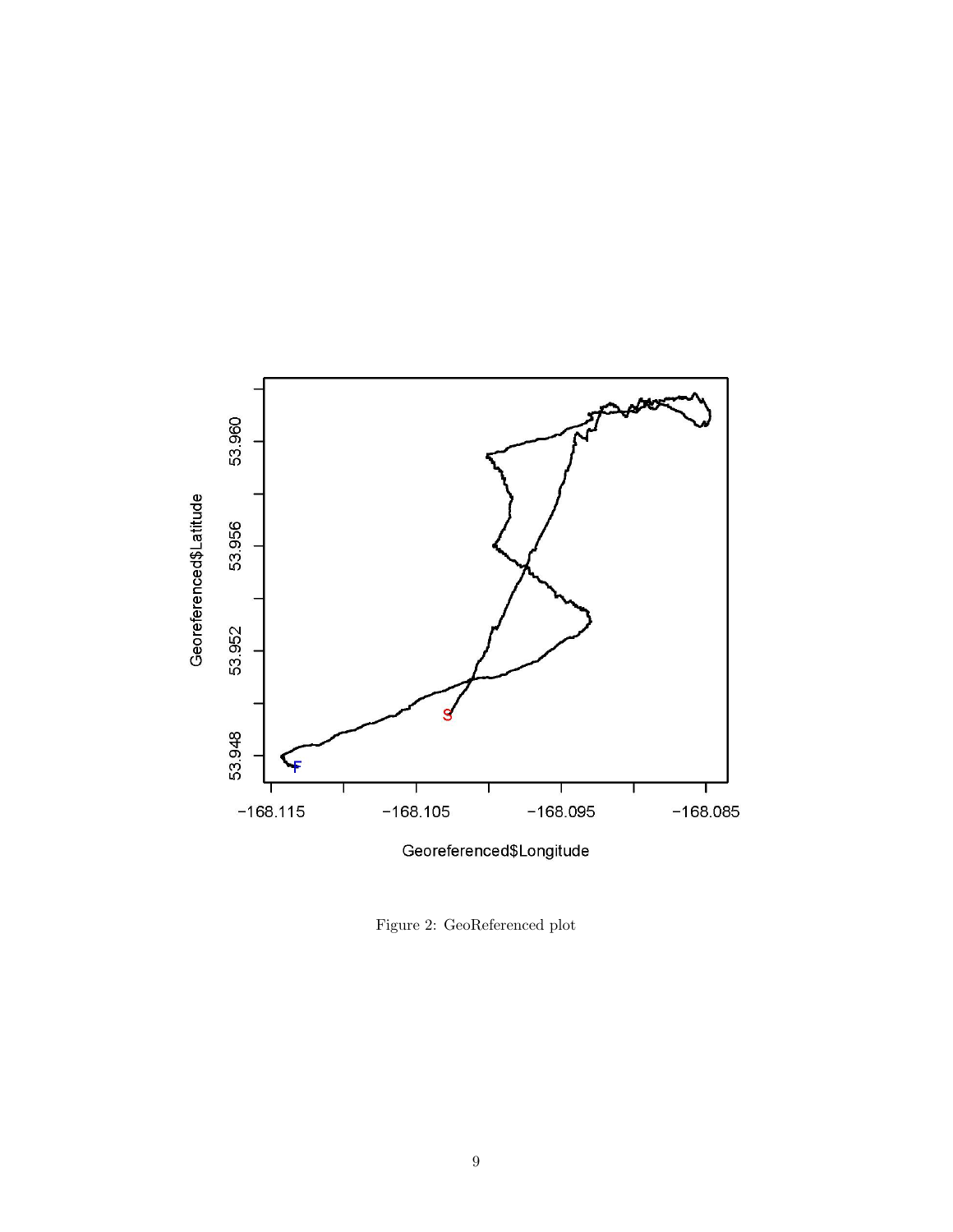> Georeferenced<-GeoReference(DRoutput,gpsformat[5:6,])

and another simple plotting call gives us figure 2

```
plot(Georeferenced$Longitude,Georeferenced$Latitude,pch=".")
points(gpsformat$Longitude[5],gpsformat$Latitude[5],pch="S",col="Red") #Start
points(gpsformat$Longitude[6],gpsformat$Latitude[6],pch="F",col="Blue") #Finish
```
### 2.6 GeoRef function

The GeoRef function is a wrapper for the GeoReference function that forces your deadreckoning track through multiple known locations in series, basically it just loops the GeoReference function through all of your dead reckoning data and GPS locations.

# 3 Graphing

### 3.1 Color Graphing

If you want to do color graphing of the tracks within R I have provided a function to do this but you will need to get data from the General Bathymetric Chart of the Oceans (GEBCO), or some other raster bathymetry/elevation data at an appropriate resolution for your project, to create the background map. http://www.gebco.net.

```
> require(scatterplot3d)
> require(onion)
> require(RColorBrewer)
> require(lattice)
> library(plotrix)
> library(fields)
> require(rgl)
> library(TrackReconstruction)
> #Import data
> #setwd("G:\\filepath\\gebco_08")
> #bathymetry<- read.table("Gebco1.asc",sep=",",header=TRUE)
> #or get the example data from the package
> data(bathymetry)
> col=gray(0:200/200)
> #format data for graphing
> image.xyz=tapply(bathymetry$Depth, list(bathymetry$Long, bathymetry$Lat), unique)
> #create palatte for depth colors
> Bathymetry.palatte<-colorRampPalette(brewer.pal(9, "Blues"),bias=3)
> image.plot(x=as.numeric(dimnames(image.xyz)[[1]]),
+ y=as.numeric(dimnames(image.xyz)[[2]]),
+ z=image.xyz,
+ col=c(rev(Bathymetry.palatte(100)),#gray(0:20/20),
+ terrain.colors(100)),
+ breaks=round(c(seq(from=min(image.xyz),to=0,length.out=101),
+ seq(from=max(image.xyz)/101,to=max(image.xyz),length.out=100))),
+ ylab="",
+ xlab=""
+ #,smallplot=2 #plots legend off x axis
+ )
```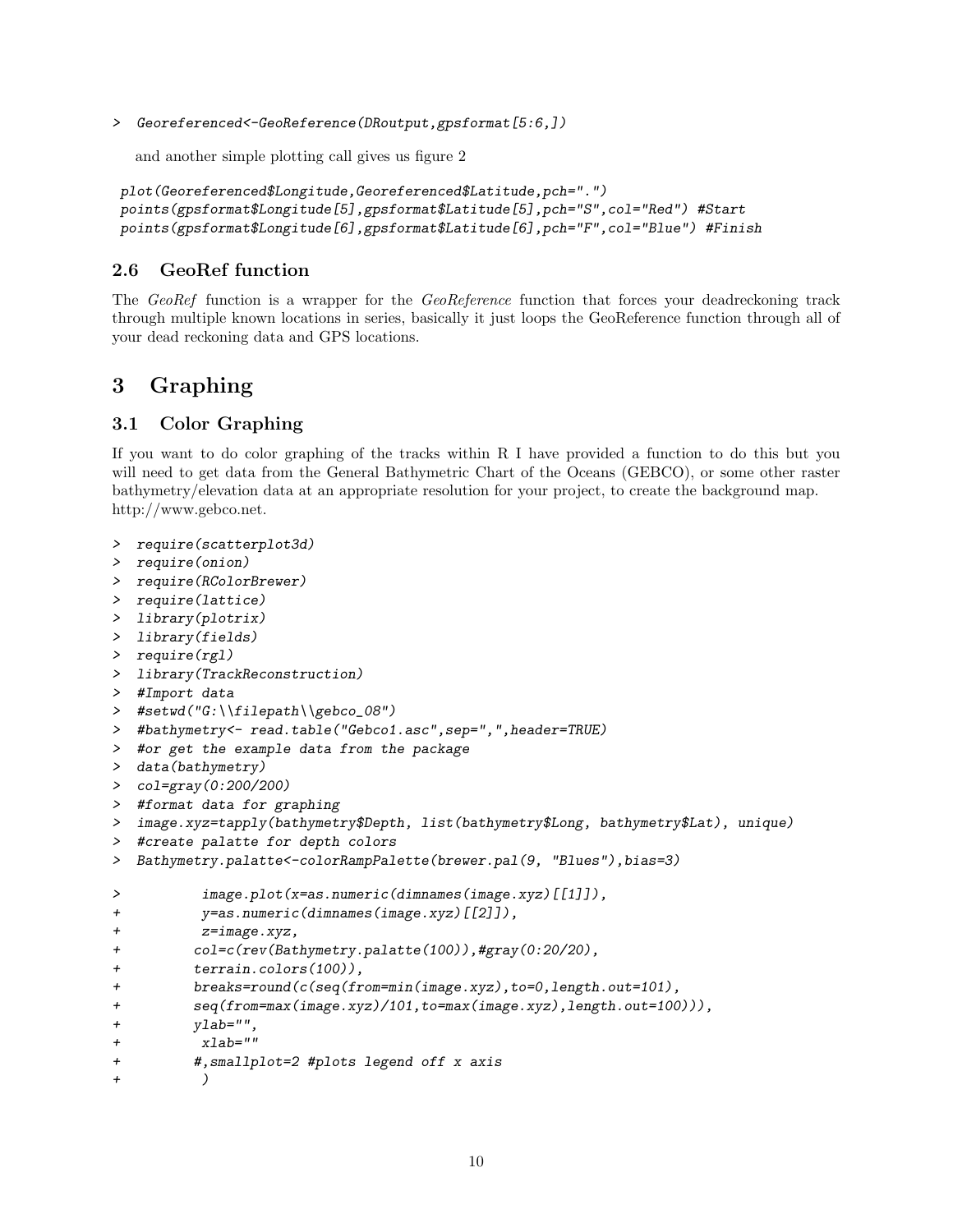

Figure 3: Eastern Bering Sea Bathymetry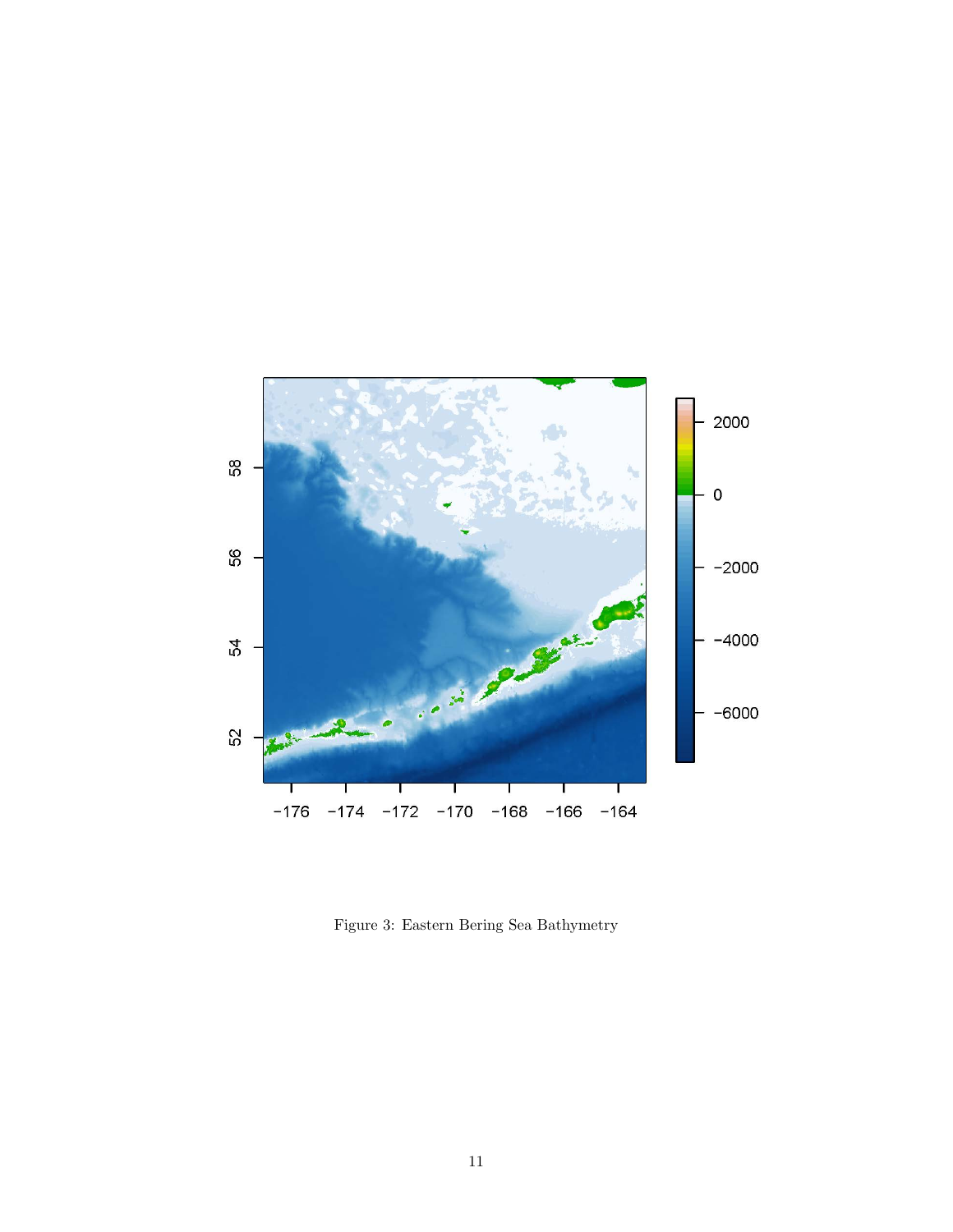Often, I am interested in zooming in on a portion of the graph to look at just a section of the track. Depending on how zoomed in you get, the base graph can look pixelated. To help make the graph look better, there are some interpolating functions in the library(fields) that smooth this pixelated look. This has been incorporated into the *Mapper* function. If you are concerned with accuracy, this may not be good for you, but for presentations and visualizing the data where aesthetics matter more than accuracy, this will look better. See the help file for the Mapper function and try out the example.

### 3.2 3D Graphing

If you are interested in doing a 3D graph here is a function to get you started. I have not yet incorporated this as a function into the TrackReconstruction package as it is simply from the scatterplot3d package. The GraphLimits function is in the TrackReconstruction package and automatically calculates limits of the graph in order to minimize the distortion that would occur if R imposed it's default graph limits given the actual limits of the data.

```
> data(georef1min01)
> limits<-GraphLimits(georef1min01)
> Sminlat=limits$miny
> Smaxlat=limits$maxy
> Sminlong=limits$minx
> Smaxlong=limits$maxx
> scatterplot3d(georef1min01$Longitude,georef1min01$Latitude,(georef1min01$Depth*-1),
+ color="black",#ifelse(georef1min01$SunTimes==1,"red","black"), shades night
+ #and day if you have the data
+ type="l",
+ 1wd=1,
+ #pch=".",
+ highlight.3d=F,
+ angle=55,
+ xlim=c(Sminlong,Smaxlong),
+ ylim=c(Sminlat,Smaxlat),
+ zlim=c(0,-80),
+ zlab="Depth",
+ ylab="Latitude",
+ xlab="Longitude",
+ #x.ticklabs=round(seq(from=Sminlong,to=Smaxlong, by=(Smaxlong-Sminlong)/4),digits=2),
+ #y.ticklabs=round(seq(from=Sminlat,to=Smaxlat, by=(Smaxlat-Sminlat)/4),digits=2),
+ #z.ticklabs=c(-80,-60,-40,-20,0),
+ cex.lab=1,
+ cex.axis=1,
+ cex.symbols=1,
+ \#lab=c(3, 4),
+ lab.z=5
  \lambda
```
That chunk of code resulted in Figure 4.

Next is a cool moveable 3D plotter function from the rgl package. This is not directly embeddable into a presentation as far as I know but it's good to get an idea of what your data look like. This doesn't make a Sweave embeddable figure for this document but the code works (at the time of writing).

library(rgl) #par3d(FOV=160)

plot3d(georef1min01\$Longitude,georef1min01\$Latitude,georef1min01\$Depth\*-1,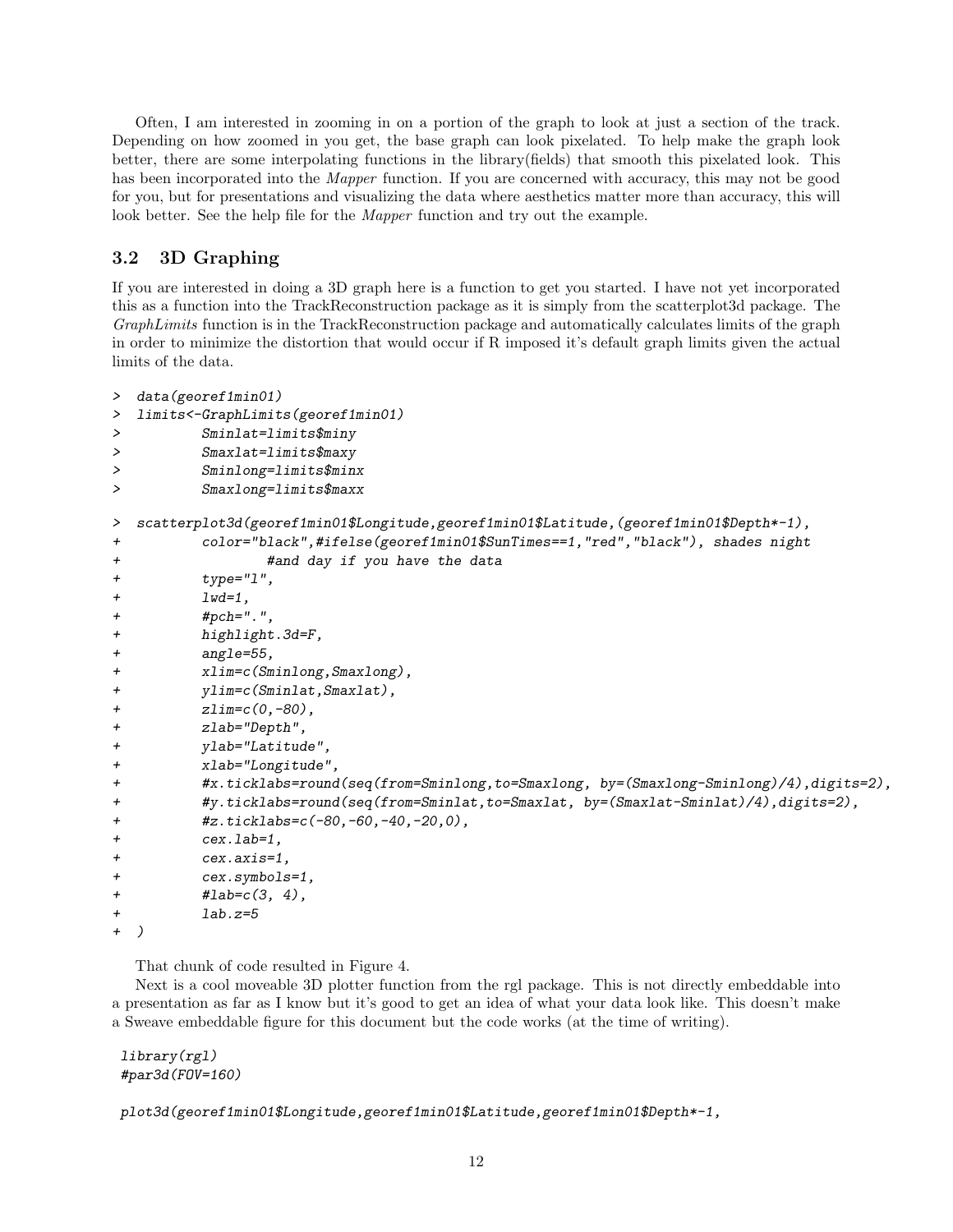

Figure 4: 3Dplot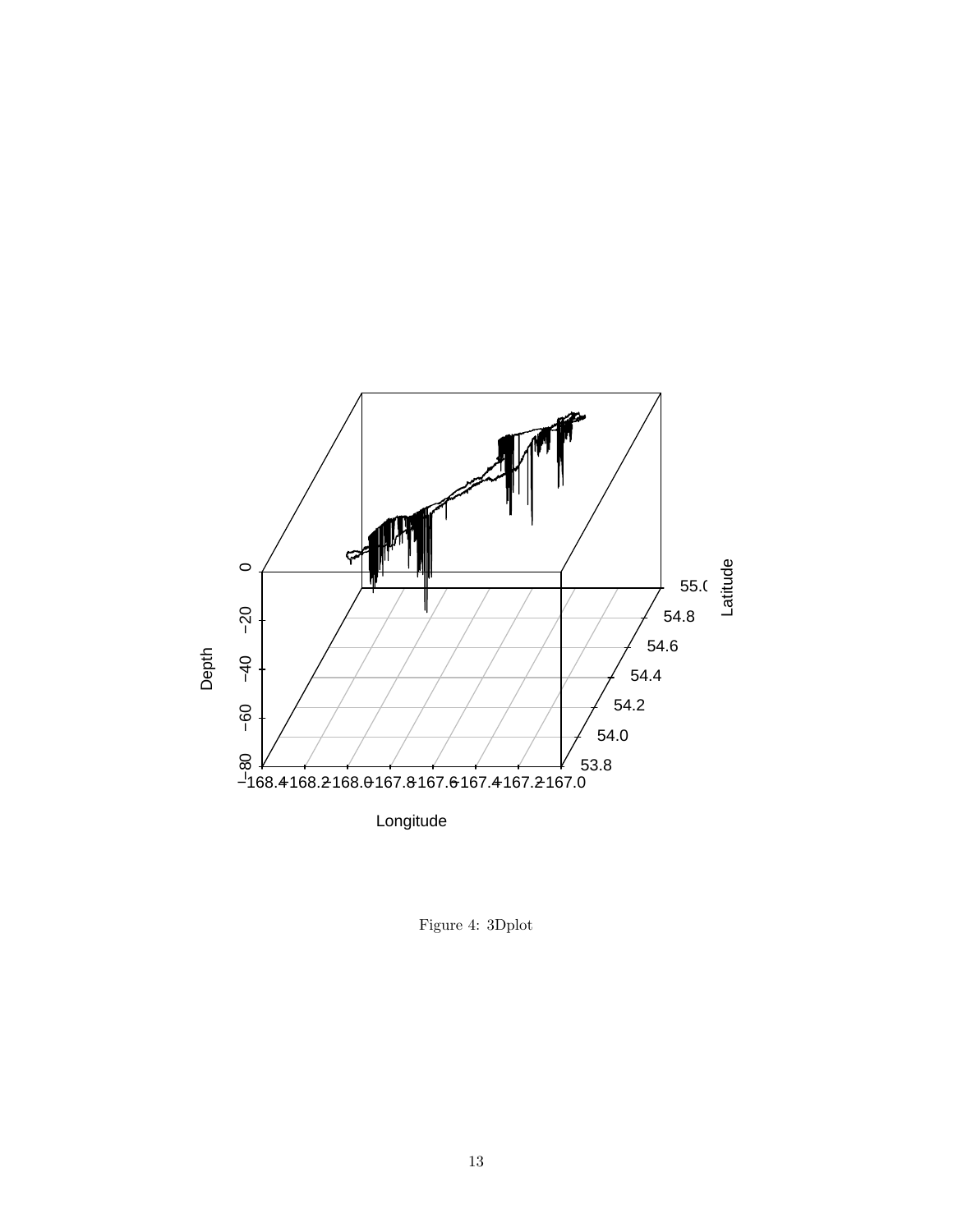```
#col=ifelse(georef1min01$SunTimes==1,"red","black"), #daytime related color
        #col=terrain.colors(100)[rescale(georef1min01$Speed,c(0,100))] #speed related color
        size=.75,
        xlim=c(Sminlong,Smaxlong),
        ylim=c(Sminlat,Smaxlat),
        xlab="Longitude",
        ylab="Latitude",
        zlab="Depth m"
        )
points3d(-168.035,53.931,0,#Bogoslof
#points3d(-170.294,57.107,0,#St.Paul
        size=4,
        color=c("blue"),
        point_antialias=TRUE
        )
#play3d(spin3d(axis=c(1,0,0), rpm=6), duration=10)
```
### 4 Worm Movie!!!

This is a rather extensive undertaking and requires the animation package which itself requires considerable effort to understand. The animation package can make HTML, GIF, Flash and PDF animations as well as .mp4, .avi and .wmv videos. Only the HTML animations do not require downloading other free programs off the internet so that is what I am going to use as an example here and I will also show how to stitch a video together. What the animation package does is make a series of graphs that will be put together like an old school Disney animated movie. Updates of the animation package has caused previously working code to stop working for me. New versions making old code break is one (of many) VERY frustrating features of R that makes me scream at my computer and pull my hair. However, I was able to make the code below work with no problems using R 3.0.2 64bit with animation package version 2.2. The first obstacle to tackle is creating the data base.

#### 4.1 Making the 3D data base array

The first thing we need to determine is the time over which the movie will run and a column of DateTime in the same format as your track relocation data. Looking at the head() and tail() of the three georef1min0X data sets that come with the package indicate that the data start on July 14, 2009 and end July 28, 2009.

This following code creates a vector of times from midnight July 14 to midnight July 28, the dates from which the georethmin01-03 data sets are included. The format function converts to timedate format of the track relocation data.

```
> DateData<-seq(ISOdatetime(2009,07,14,00,00,00, tz="GMT"),ISOdatetime(2009,07,28,00,00,00,
+ tz="GMT"), by="min")
```

```
> head(DateData)
```
[1] "2009-07-14 00:00:00 GMT" "2009-07-14 00:01:00 GMT" [3] "2009-07-14 00:02:00 GMT" "2009-07-14 00:03:00 GMT" [5] "2009-07-14 00:04:00 GMT" "2009-07-14 00:05:00 GMT"

Next we need to make an array to hold the relocation data for the three tracks we want to plot. The data are 15 days long and relocations are by the minute so

```
numrows<-15*24*60
numtracks<-3
numcols<-2 #Lat and Long data
#The 0 is what will fill the matrix temporarily
Bogswormdata<-array(0,c(numrows,numcols,numtracks))
```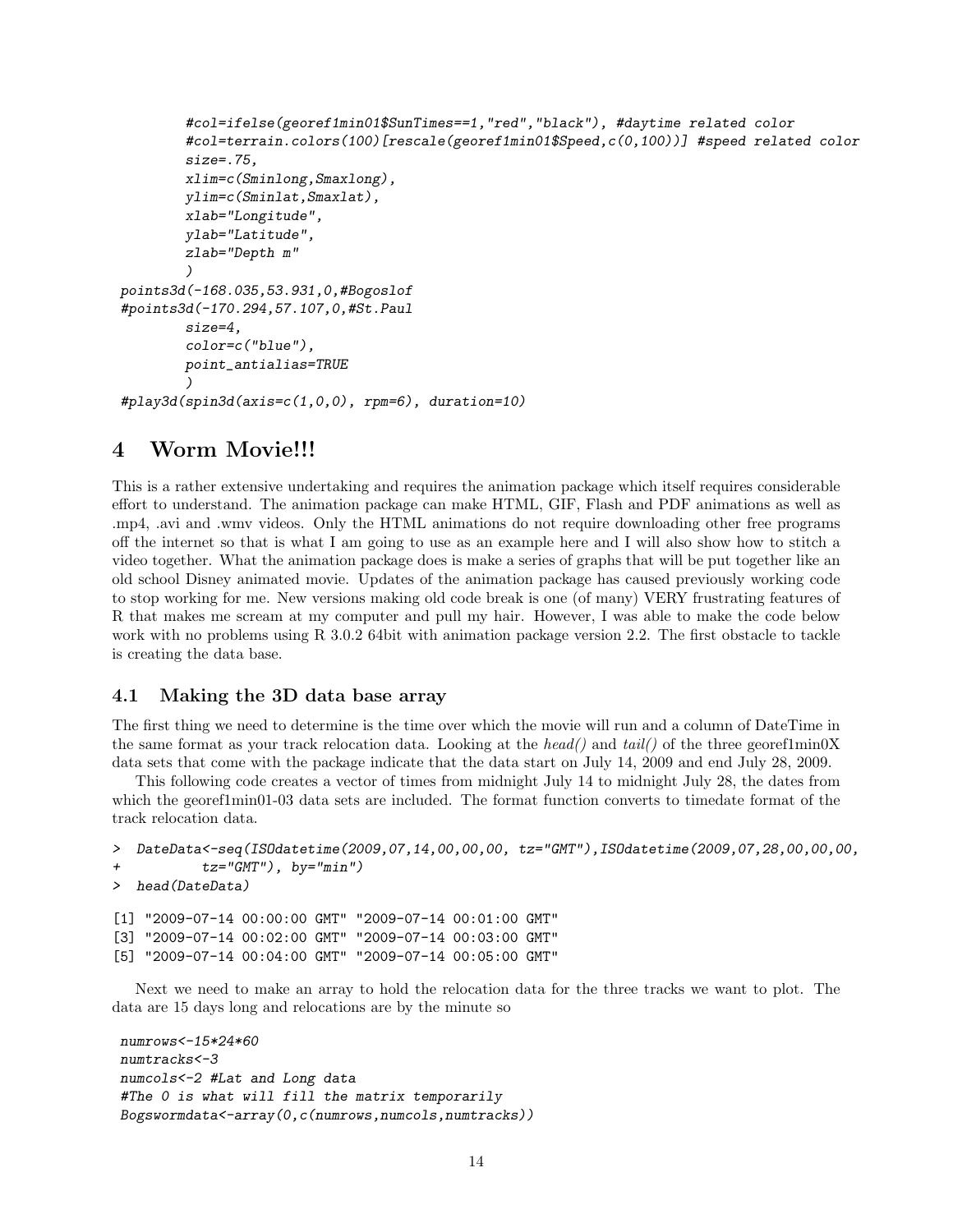```
data(georef1min01)
data(georef1min02)
data(georef1min03)
datafiles=list(georef1min01,georef1min02,georef1min03)
for(i in 1:3){
        rawdata=as.data.frame(datafiles[i])
        #this line determines the row(date and time) of DateData that the georef1min01
                 #track start on
        matcher=1+as.double(abs(difftime(DateData[1],round(strptime(rawdata[1,1],format=
                 "\%d-\%b-\%Y\%H:\%M:\%S",tz="GMT")\ ,\ units=\ c\('mins"))\ ,\ tz="GMT",units="mins"))\ )nrows=nrow(rawdata)+matcher-1
        for(j in 1:2)\overline{f}#Inserts Lat and Long data into the data array
                 Bogswormdata[matcher:nrows, j, i] < - (rawdata[,(j+4)])
        }
}
```
### 4.2 Function to make the graphs

The following is code to make the individual plots that are to be stitched together given the example data above. It makes 360 individual plots. If you just want to see if it works, you can make fewer plots try for (j in 100:150) or whatever you have time/patience for.

```
require(RColorBrewer)
data(bathymetry)
image.xyz=tapply(bathymetry$Depth, list(bathymetry$Long, bathymetry$Lat), unique)
Bathymetry.palatte<-colorRampPalette(brewer.pal(9, "Blues"),bias=3)
plotter=function()
{
        for(j in 1:360)#360 is the number of hours
        {
                 par(xpd=T,mar=c(5,5,4,2), bg="black")image(x=as.numeric(dimnames(image.xyz)[[1]]),y=as.numeric(dimnames
                         (\text{image}.\text{xyz}) [[2]]), z = \text{image}.\text{xyz},
                         col=c(rev(Bathymetry.palatte(100)),terrain.colors(100)),
                         breaks=round(c(seq(from=min(image.xyz),to=0,length.out=101)
                                  ,seq(from=max(image.xyz)/101,to=max(image.xyz),
                                  length.out = 100)),
                         axes=T,
                         xlab="Longitude",
                         ylab="Latitude",
                         cex.axis=2,
                         cex.lab=2,
                         col.ticks="white",
                         col.axis="white",
                         col.lab="white"
                         #xlim=c(-171.30,-171),
                         #ylim=c(56.0,56.30)
                 )
                 #Add date and time to graph
                 text(x=-165.5,y=51.5, DateData[(j*60+241)], col="white", cex=2)
                         points(Bogswormdata[(j*60):(j*60+480),2,],Bogswormdata[
                                  (j*60):(j*60+480),1,],
```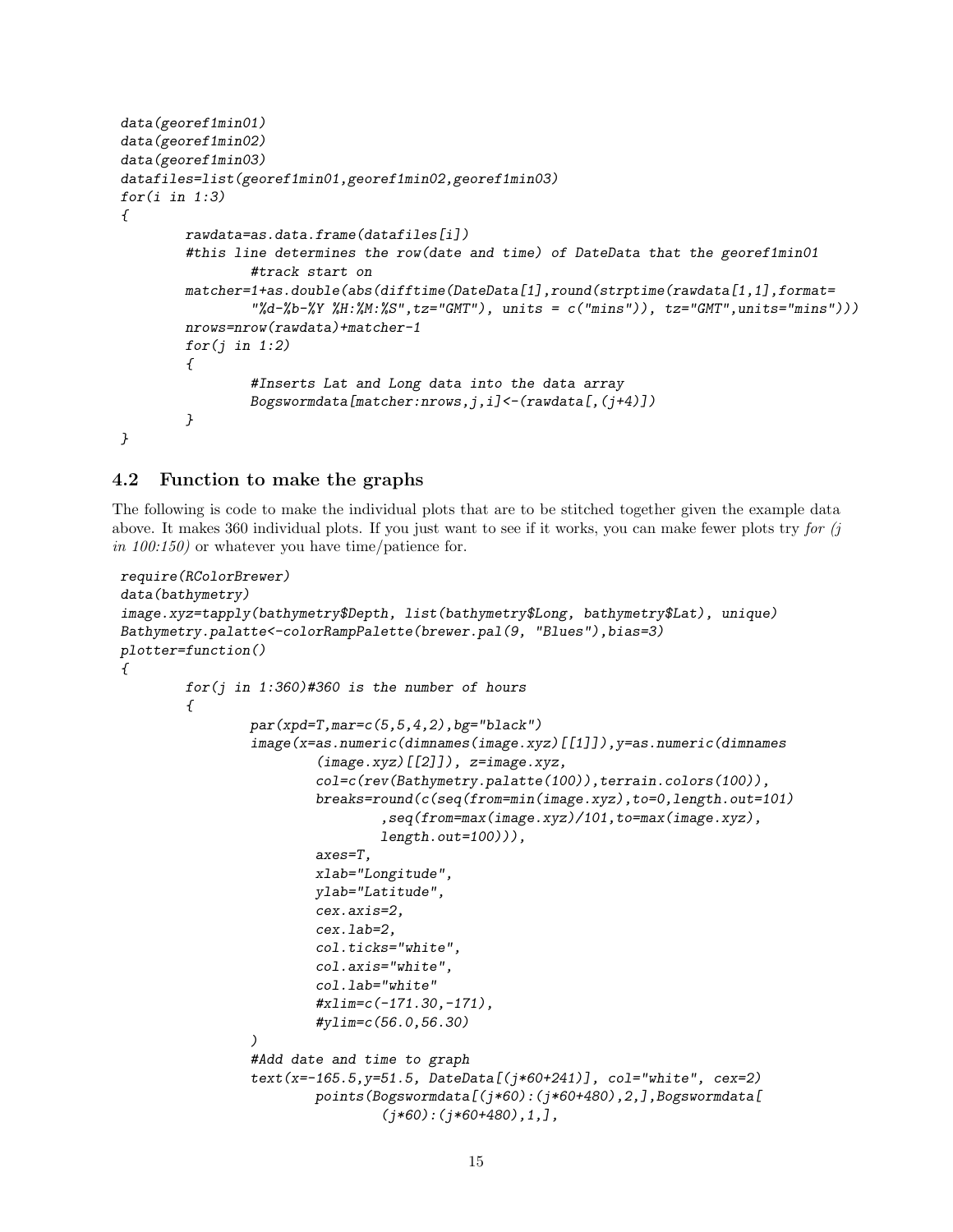```
pch=".",
                          cex=6
                  )
                  print(j)
         }
}
```
The following is code that I used to color code the worms according to behavior and with the addition of tracks from a second island, a legend at the top and slight differences in background shading to indicate night and day (which actually turned into a rather annoying flashing effect but I was too proud of the accomplishment to admit that it actually made the graph worse). This example is just to show that there is a lot you can add to these graphs, just add another column to each matrix in the array for the data that you want.

```
#Code to shade for night
shade \leftarrow rgb(0, 0, 0, alpha=80, maxColorValue=255)
plotter=function()
{
        for(j in 1:360)#360 is the number of hours
        {
                 #plot the base map
                 par(xpd=T,mar=c(5,5,4,2), bg="black")image(x=as.numeric(dimnames(image.xyz)[[1]]),y=as.numeric(dimnames
                                  (image.xyz)[[2]]), z=image.xyz,
                         col=c(rev(Bathymetry.palatte(100)),terrain.colors(100)),
                         breaks=round(c(seq(from=min(image.xyz),to=0,length.out=101),
                                  seq(from=max(image.xyz)/101,to=max(image.xyz),
                                  length.out=100))),
                         axes=T,
                         xlab="Longitude",
                         ylab="Latitude",
                         cex.axis=2,
                         cex.lab=2,
                         col.ticks="white",
                         col.axis="white",
                         col.lab="white"
                         #xlim=c(-171.30,-171),
                         #ylim=c(56.0,56.30)
                 )
                 legend(-178, 60.5,
                         legend=c("Dive", "Rest", "Shake", "Spin","W-Spin"),
                         col = c("red","yellow","purple","orange","brown"),
                         text.col = c("red","yellow","purple","orange","brown"),
                         lty = c(1,1,1,1,1,1),
                         horiz=T,
                         bty="o",box.col="white",
                         box.lty=0,
                         cex=2
                        )
        #Night and Day shading
                 if(DateData[(j*60+240),2]==2)
                         \overline{f}rect(xleft=-177,xright=-163,ybottom=51,ytop=60,col=shade,border=NA);
                         }
```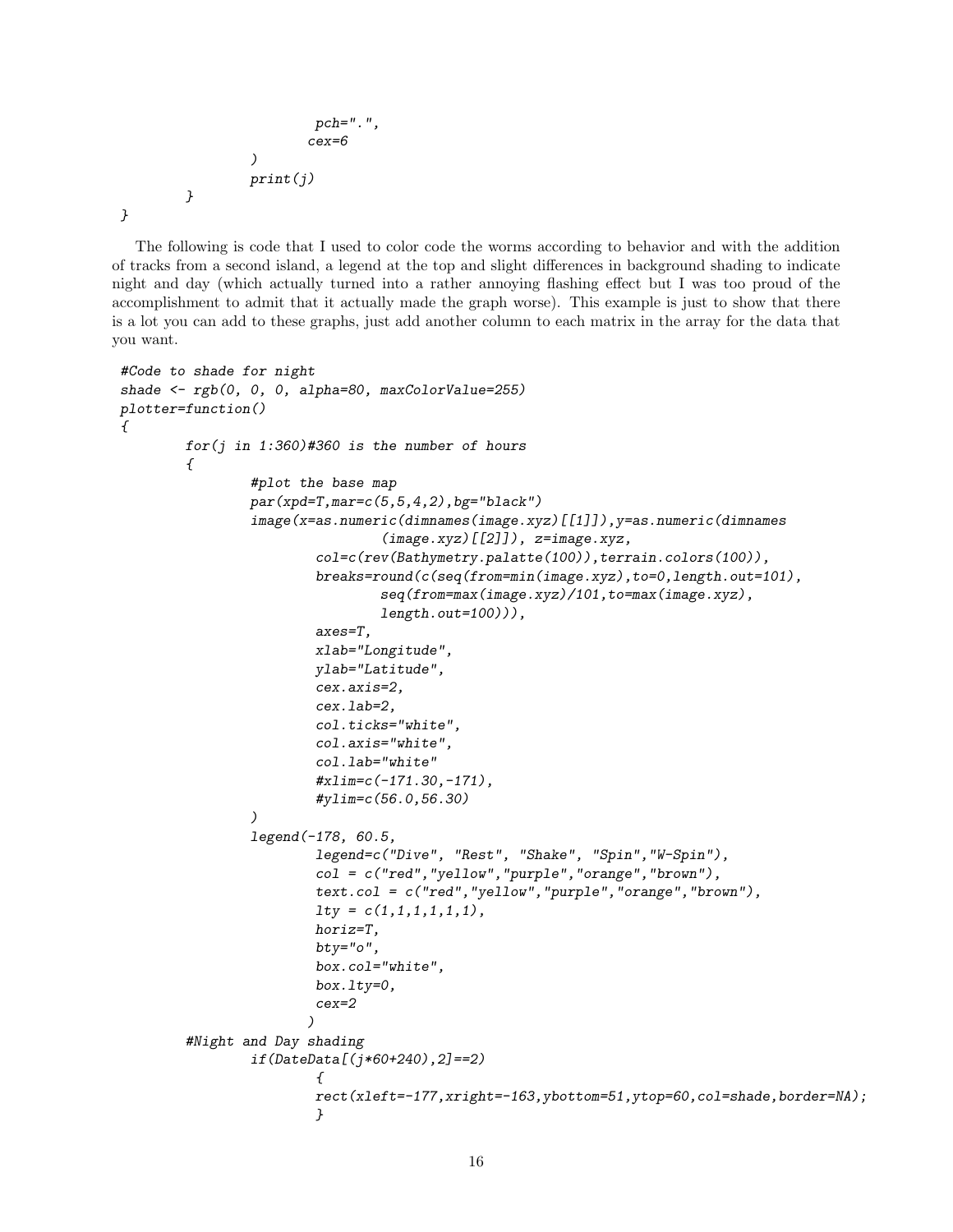```
#Add date and time to graph
        text(x=-165.5,y=51.5, DateData[(j*60+241)], col="white", cex=2)
#plot Pribs tracks
        points(Pribswormdata[(j*60):(j*60+480),2,],Pribswormdata[(j*60):
                        (i*60+480), 1,],
                col=ifelse(Pribswormdata[(j*100):(j*100+1000),4,]=-1,"red","black"),
                col=ifelse(Pribswormdata[(j*60):(j*60+480),5,]==0,"red",ifelse(
                        Pribswormdata[(j*60):(j*60+480),5,]==1,"yellow",ifelse(
                        Pribswormdata[(j*60):(j*60+480),5,]==2,"purple",ifelse(
                        Pribswormdata[(j*60):(j*60+480),5,]==3,"orange",ifelse(
                        Pribswormdata[(j*60):(j*60+480),5,]==4,"brown","black"))))),
                pch=".",
                cex=4,
                xlab="Longitude",
                ylab="Latitude",
                xlim=c(-169.11,-168.90),
                vlim=c(54.0,54.4),
        )
        #plot Bogs tracks
        points(Bogswormdata[(j*60):(j*60+480),2,],Bogswormdata[(j*60):(j*60+480),1,],
                col=ifelse(Bogswormdata[(j*60):(j*60+480),5,]==0,"red",ifelse(
                        Bogswormdata[(j*60):(j*60+480),5,]==1,"yellow",ifelse(
                        Bogswormdata[(j*60):(j*60+480),5,]==2,"purple",ifelse(
                        Bogswormdata[(j*60):(j*60+480),5,]==3,"orange",ifelse(
                        Bogswormdata[(j*60):(j*60+480),5,]==4,"brown","black"))))),
                pch=".",
                cex=4,
                xlab="Longitude",
                ylab="Latitude",
                xlim=c(-169.11,-168.90),
                ylim=c(54.0,54.4),
        )
        print(j)
}
```

```
}
```
### 4.3 Dealing with the animation package

The following code creates the plots, saves them in a folder and stitches them together to make an HTML movie. If you want to make a video, see the *save Video* function in the animation package. You will need to download ffmpeg.exe which can currently be found at http://ffmpeg.org/ to make a video.

```
require(animation)
ani.options(
        #subfolders will be made in this folder to store various things
        outdir="C:\\filepath to where you want the video\\",
        interval=0.1,
        ani.width=1000,
        ani.height=1000)
saveHTML(plotter())
```
If you happen to have a large number of pictures already, you can still stitch these together using a different function called *im.convert* but you need to download ImageMagik. Read the *im.convert* help page for details. gm.convert does the same thing but requires the GraphicsMagik program, one might work better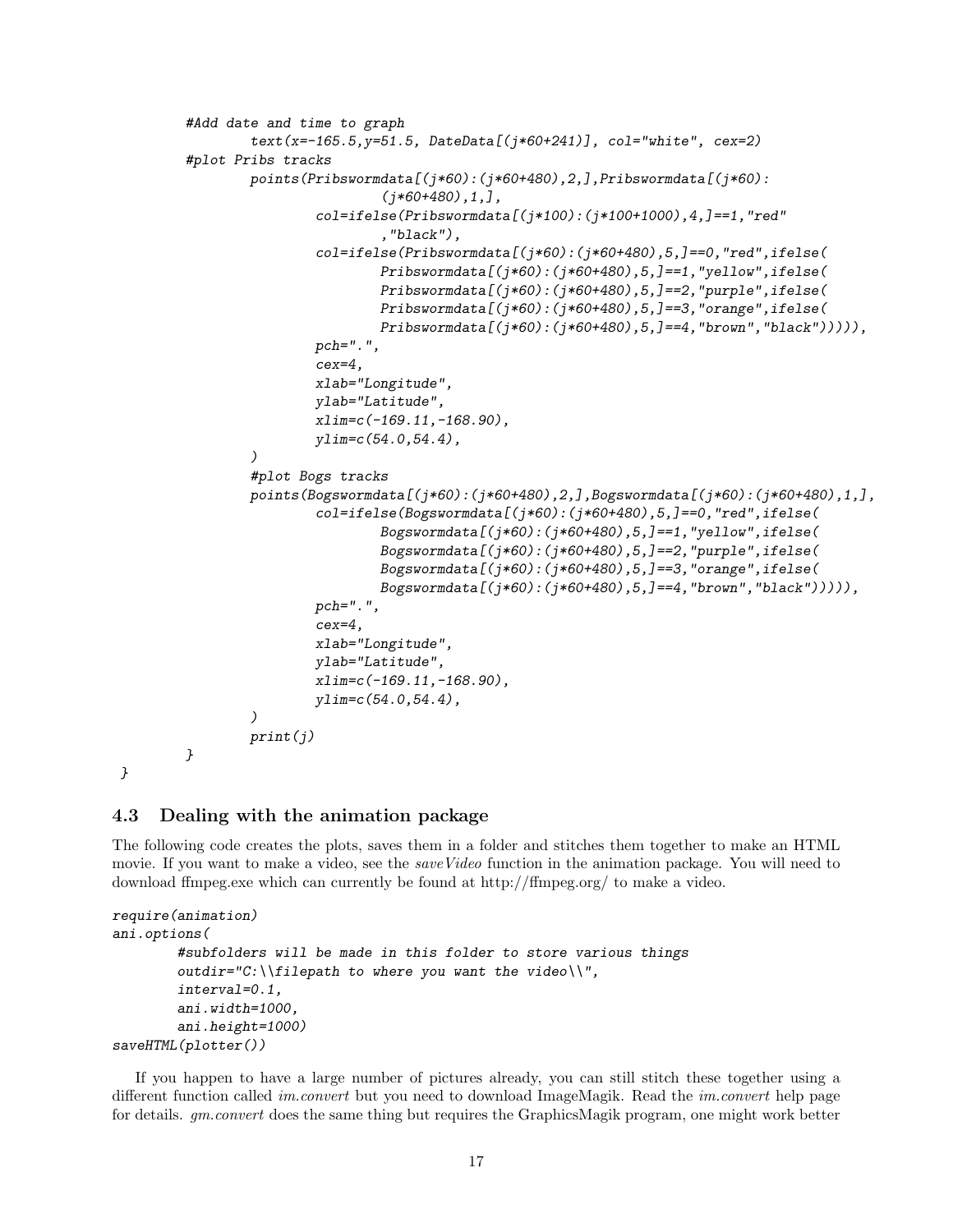than the other on your system. The following code is a little ridiculous if you have large numbers of pictures you want to stitch together but sometimes ugly works.

```
setwd("G:\\file path where your images are")
ani.options(interval=0.1,
ani.width=1000,
nmax=500,
ani.height=1000,
convert = shQuote("c:/program files (x86)/imagemagick-6.8.0-Q16/convert.exe")
)
im.convert(c(#"Rplot*.png", output = "bm-animation1.gif")
"Rplot1.png","Rplot2.png","Rplot3.png","Rplot4.png","Rplot5.png",
"Rplot6.png","Rplot7.png","Rplot8.png","Rplot9.png","Rplot10.png",
"Rplot11.png","Rplot12.png","Rplot13.png","Rplot14.png","Rplot15.png",
"Rplot16.png","Rplot17.png","Rplot18.png","Rplot19.png"
)
, output = "bm-animation1.gif")
```
### 5 Appendix 1 PERL and DOS

One possible free source for PERL is this http://www.activestate.com/activeperl/downloads. Installing should create a Perl folder in the directory at C:/Perl I keep all my Perl programs in this folder. See http://www.anaesthetist.com/mnm/perl/Findex.htm for a starting tutorial on regular expressions in Perl and sites such as http://regexpal.com for testing your code.

This first PERL program subsets between two dates as a rough cut to trim data to make the raw file smaller or in a batch file to cut multiple trips out of a single tag deployment or to cut single trips into multiple segments of a suitable size that the trackreconstruction package can handle. It is designed to do the same thing as the Splitter R function in TrackReconstruction.

```
#!C:\Perl64\bin
#Subset data between two dates
# The next four lines are for bachfile use
$srcfile= $ARGV[0]; #input file
$outfile= $ARGV[1]; #output file
$indate= $ARGV[2]; #start date
$outdate= $ARGV[3]; #end date
       #The next four lines are an example for a single file this needs to
       #look like your raw file date and time format, \t is the regex for tab
#$indate="12-Jul-2011\t16:19:49";
#$outdate="12-Jul-2011\t16:34:20";
       #this file is the raw data
#$srcfile="C:\Users\Marine\Desktop\DR check\09A0570square2.csv";
       #this output file is the new one the Program will create
#$outfile="C:\Users\Marine\Desktop\DR check\01.csv";
open(IN, $srcfile) or die "Cant open infile ... ";
open(OUTF, ">$outfile") or die;
#Some thought must be put into this number (16) as it is =RmL*Hz/2
       #in the DeadReckoning function.
$tails=16;
$lineflag=1; # This is the number of rows of header on the original raw file
```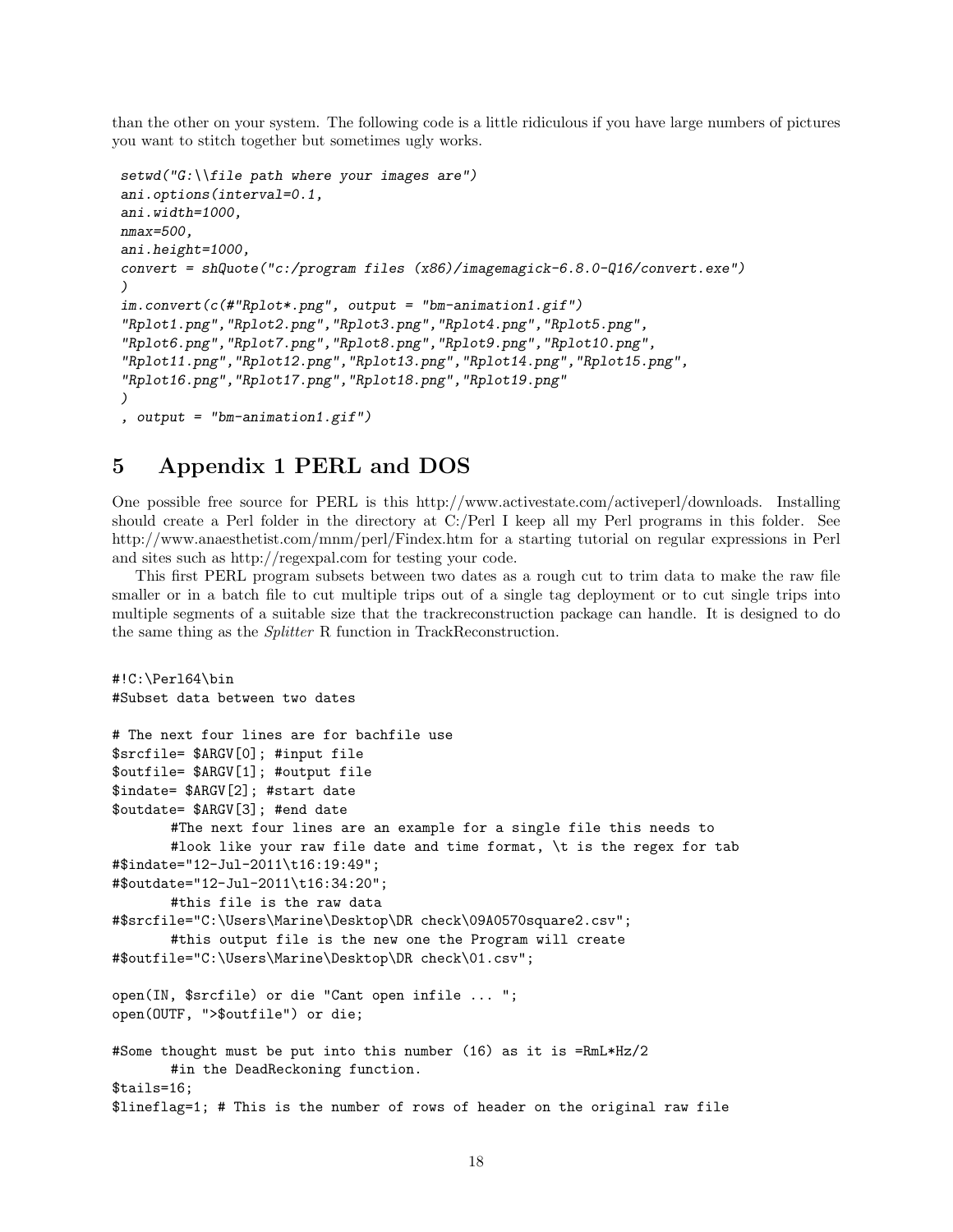```
$lineflag1=0;
$lineflag2=0;
#This while loop goes line by line looking for the indate and outdate to
       #determine what lines they are on
while (($line = <IN>) && ($lineflag2 == 0)){
       if($line = \checkmark) /$indate/)
       {
               $lineflag1= $lineflag;
       }
       if ($line = \sqrt{3}) ($000)
       {
               $lineflag2= $lineflag+$tails;
       }
$lineflag += 1;
\mathbf{r}$lineflag1=$lineflag1-$tails;
#These next two lines print line numbers in the command prompt
       #window so you can see things are working.
print "$lineflag1";
print "$lineflag2";
open(IN, $srcfile) or die "Cant open infile ... ";
$lineflag=1;
#This next line is the header and should have these elements with
       #perhaps Date and Time as one and optional Speed
       #and possibly any other data you want to keep.
print OUTF "Date\tTime\tDepth\tMagSurge\tMagSway\tMagHeave\tAccSurge\tAccSway\t
       AccHeave\r";
while (($line = <IN>) && ($lineflag<$lineflag2))
{
# If the line is between the start and end dates and does not
       #have excessive tabs (for my data that ment
       #that the line was blank or had data I was not interested in
if(($lineflag >= $lineflag1) && ($lineflag <= $lineflag2) && ($line !^{\prime}/\t\tt\t\tt\t\td('){
              print OUTF "$line";
       }
#This section might work to stop the searching after the end date line was
       #passed, speeding up the program.
       if($lineflag>$lineflag2)
       {
              last;
       }
       $lineflag += 1;
}
close IN;
```

```
close OUTF;
```
I saved this as DD\_GPS\_Date.pl in the C:/Perl folder. Run it by opening the command prompt in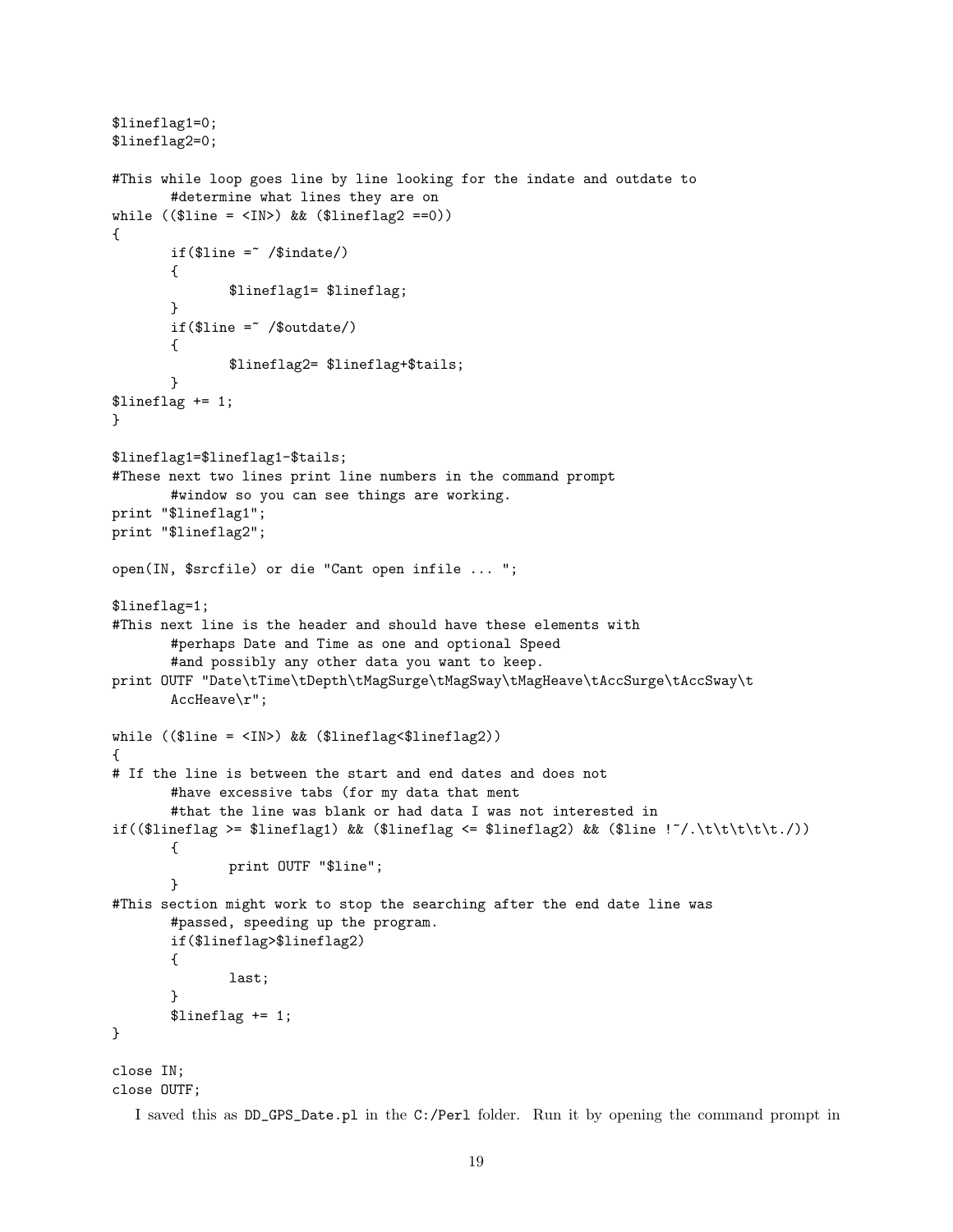Windows, navigating to the C:/Perl folder. typing "cd\" will get you to the C: drive and then "cd Perl" to get to that folder. Type "DD\_GPS\_Date.pl" and the file will run and create the new file.

#### 5.1 Batch files and file management

.

If you have multiple files you want to do this to, we need a batch file. I've created a batch file folder on the C: drive but it doesn't matter where you keep these. Here is an example of what these look like except I have all four arguments for each trip on a single line with a space between each argument.

```
:: DDGPS Date.bat
:: Starts Perl DD_GPS_Date.pl program to cut large files into smaller files
:: between GPS locations
::
CD\
CD Perl64
print(1)
DD_GPS_Date.pl "C:\filepath\inputfilename.csv" "G:\filepath\animal01\trip01\01.csv"
       "16-Jul-2009\t08:56:24" "21-Jul-2009\t00:31:21"
DD_GPS_Date.pl "C:\filepath\inputfilename.csv" "G:\filepath\animal01\trip02\02.csv"
       "22-Jul-2009\t01:18:56" "28-Jul-2009\t09:45:22"
print(2)
DD_GPS_Date.pl "C:\filepath\inputfilename.csv" "G:\filepath\animal02\trip01\01.csv"
       "14-Jul-2009\t22:27:00" "19-Jul-2009\t14:30:01"
DD_GPS_Date.pl "C:\filepath\inputfilename.csv" "G:\filepath\animal02\trip02\02.csv"
       "21-Jul-2009\t04:18:09" "26-Jul-2009\t10:53:28"
DD_GPS_Date.pl "C:\filepath\inputfilename.csv" "G:\filepath\animal02\trip03\03.csv"
       "27-Jul-2009\t04:19:01" "27-Jul-2009\t17:13:33"
DD_GPS_Date.pl "C:\filepath\inputfilename.csv" "G:\filepath\animal02\trip04\04.csv"
       "29-Jul-2009\t05:40:23" "02-Aug-2009\t22:33:45"
DD_GPS_Date.pl "C:\filepath\inputfilename.csv" "G:\filepath\animal02\trip05\05.csv"
       "05-Aug-2009\t05:24:40" "08-Aug-2009\t09:49:49"
DD_GPS_Date.pl "C:\filepath\inputfilename.csv" "G:\filepath\animal02\trip06\06.csv"
       "09-Aug-2009\t05:08:45" "11-Aug-2009\t22:30:52"
print(3)
DD_GPS_Date.pl "C:\filepath\inputfilename.csv" "G:\filepath\animal03\trip01\01.csv"
       "16-Jul-2009\t18:26:14" "22-Jul-2009\t06:21:11"
DD_GPS_Date.pl "C:\filepath\inputfilename.csv" "G:\filepath\animal03\trip02\01.csv"
       "23-Jul-2009\t19:08:24" "28-Jul-2009\t16:15:49"
DD_GPS_Date.pl "C:\filepath\inputfilename.csv" "G:\filepath\animal03\trip03\01.csv"
       "29-Jul-2009\t22:53:43" "04-Aug-2009\t14:36:26"
DD_GPS_Date.pl "C:\filepath\inputfilename.csv" "G:\filepath\animal03\trip04\01.csv"
       "06-Aug-2009\t04:26:13" "11-Aug-2009\t01:22:16"
.
.
```
:: is the batch file comment character. These files are saved as \*.bat files and are started by simply double clicking with a mouse, be careful, more than once I started these files that way thinking that I was just opening them in a text editor to edit, for that, right click and choose 'open with'. Each line is composed of 4 arguments each of which is surrounded by quotes and a space between. The order of the arguments is the same as that of the \$ARGV[0] \$ARGV[1] \$ARGV[2] \$ARGV[3] in the Perl program. "Input file" "output file" "start date" "end date". In this example I had multiple trips for single raw data files. The print(1),  $\text{print}(2)$  and  $\text{print}(3)$  are just there to periodically print something on the command prompt screen so I know things are still working and what file the program is working on.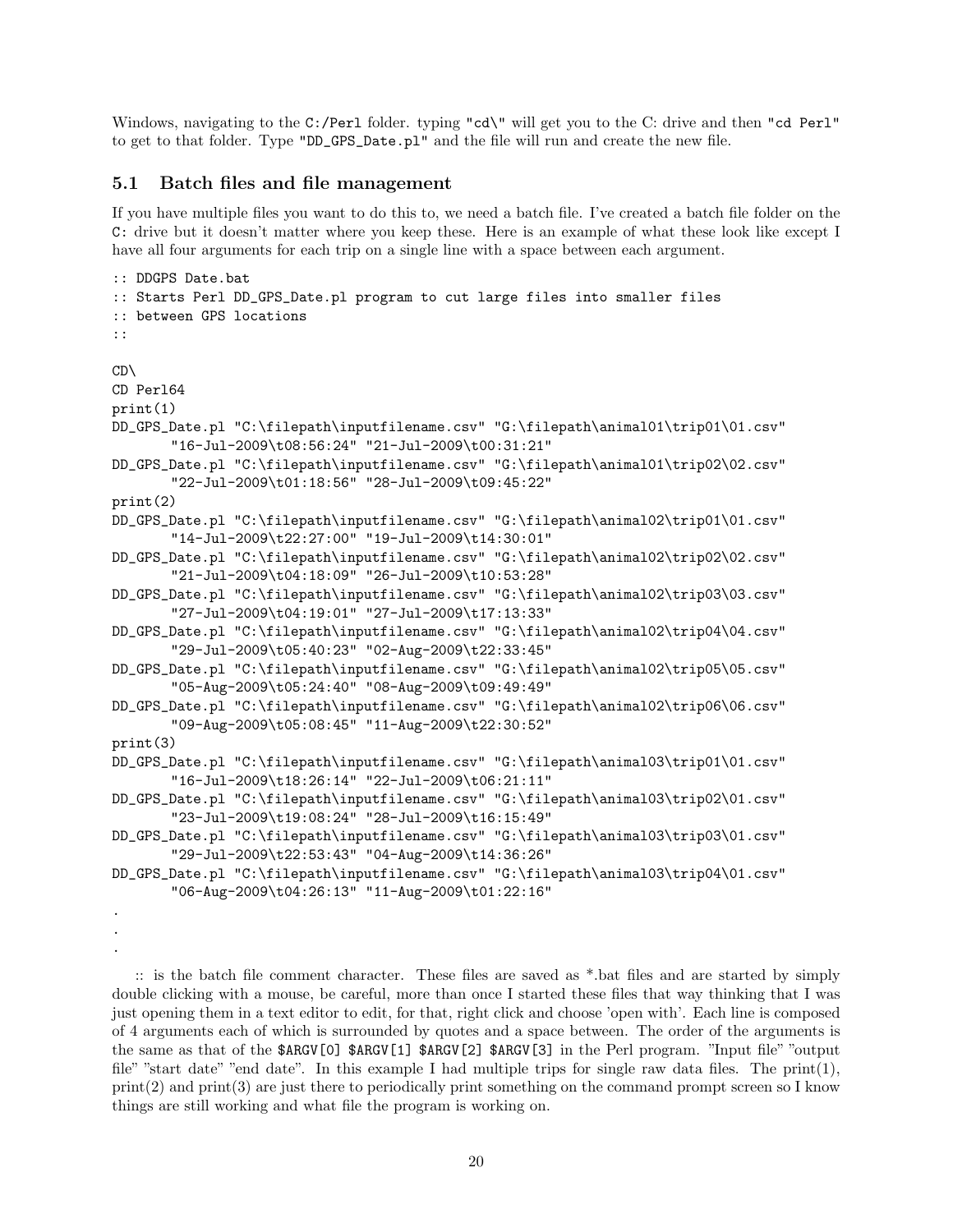Now that we have single files for an entire trip, we may want to further break these up into between-GPSfixes sized chunks. The same Perl program can do this but we require many batch files of a similar format to the one above to work through all the trips. Again, the "tails" number (RmL\*Hz/2) is important when doing this subsetting. The R programs in section 1.2 above can also do this if your machine can handle it.

:: DDGPS Date.bat

:: Starts Perl DD\_GPS\_Date.pl program to cut contiguous trips into smaller between GPS locations ::

#### CD\

```
CD Perl64
```
- DD\_GPS\_Date.pl "C:\filepath\animal01\trip 01\01.csv" "C:\filepath\animal01\trip 01\01-001.csv" "16-Jul-2009\t08:56:24" "16-Jul-2009\t08:57:45"
- DD\_GPS\_Date.pl "C:\filepath\animal01\trip 01\01.csv" "C:\filepath\animal01\trip 01\01-002.csv" "16-Jul-2009\t08:57:45" "16-Jul-2009\t09:17:14"
- DD\_GPS\_Date.pl "C:\filepath\animal01\trip 01\01.csv" "C:\filepath\animal01\trip 01\01-003.csv" "16-Jul-2009\t09:17:14" "16-Jul-2009\t09:38:12"
- DD\_GPS\_Date.pl "C:\filepath\animal01\trip 01\01.csv" "C:\filepath\animal01\trip 01\01-004.csv" "16-Jul-2009\t09:38:12" "16-Jul-2009\t09:53:04"
- DD\_GPS\_Date.pl "C:\filepath\animal01\trip 01\01.csv" "C:\filepath\animal01\trip 01\01-005.csv" "16-Jul-2009\t09:53:04" "16-Jul-2009\t10:08:52"
- DD\_GPS\_Date.pl "C:\filepath\animal01\trip 01\01.csv" "C:\filepath\animal01\trip 01\01-006.csv" "16-Jul-2009\t10:08:52" "16-Jul-2009\t10:25:04"
- DD\_GPS\_Date.pl "C:\filepath\animal01\trip 01\01.csv" "C:\filepath\animal01\trip 01\01-007.csv" "16-Jul-2009\t10:25:04" "16-Jul-2009\t10:42:05"
- DD\_GPS\_Date.pl "C:\filepath\animal01\trip 01\01.csv" "C:\filepath\animal01\trip 01\01-008.csv" "16-Jul-2009\t10:42:05" "16-Jul-2009\t11:07:54"
- DD\_GPS\_Date.pl "C:\filepath\animal01\trip 01\01.csv" "C:\filepath\animal01\trip 01\01-009.csv" "16-Jul-2009\t11:07:54" "16-Jul-2009\t11:27:00"
- DD\_GPS\_Date.pl "C:\filepath\animal01\trip 01\01.csv" "C:\filepath\animal01\trip 01\01-010.csv" "16-Jul-2009\t11:27:00" "16-Jul-2009\t11:53:19"

```
...
```
- ...
- ...
- DD\_GPS\_Date.pl "C:\filepath\animal01\trip 01\01.csv" "C:\filepath\animal01\trip 01\01-228.csv" "20-Jul-2009\t20:12:03" "20-Jul-2009\t20:58:04"
- DD\_GPS\_Date.pl "C:\filepath\animal01\trip 01\01.csv" "C:\filepath\animal01\trip 01\01-229.csv" "20-Jul-2009\t20:58:04" "20-Jul-2009\t22:41:49"
- DD\_GPS\_Date.pl "C:\filepath\animal01\trip 01\01.csv" "C:\filepath\animal01\trip 01\01-230.csv" "20-Jul-2009\t22:41:49" "20-Jul-2009\t23:46:41"
- DD\_GPS\_Date.pl "C:\filepath\animal01\trip 01\01.csv" "C:\filepath\animal01\trip 01\01-231.csv" "20-Jul-2009\t23:46:41" "21-Jul-2009\t00:05:24"
- DD\_GPS\_Date.pl "C:\filepath\animal01\trip 01\01.csv" "C:\filepath\animal01\trip 01\01-232.csv" "21-Jul-2009\t00:05:24" "21-Jul-2009\t00:31:21"

```
CD\
```

```
CD Batch
```
CD GPSBatch

```
CD Bogoslof
```

```
BG_01_02.bat
```
So for trip BG\_01\_01 I had 233 GPS locations (including the start and end GPS locations) that created 232 files. It is not necessary to cut your files at every GPS point that you have, in fact I do not recommend it, but that would be the smallest subsetting that you could do and still allow the TrackReconstruction package to georeference your track. The last five lines in this program simply navigate to the next batch file to get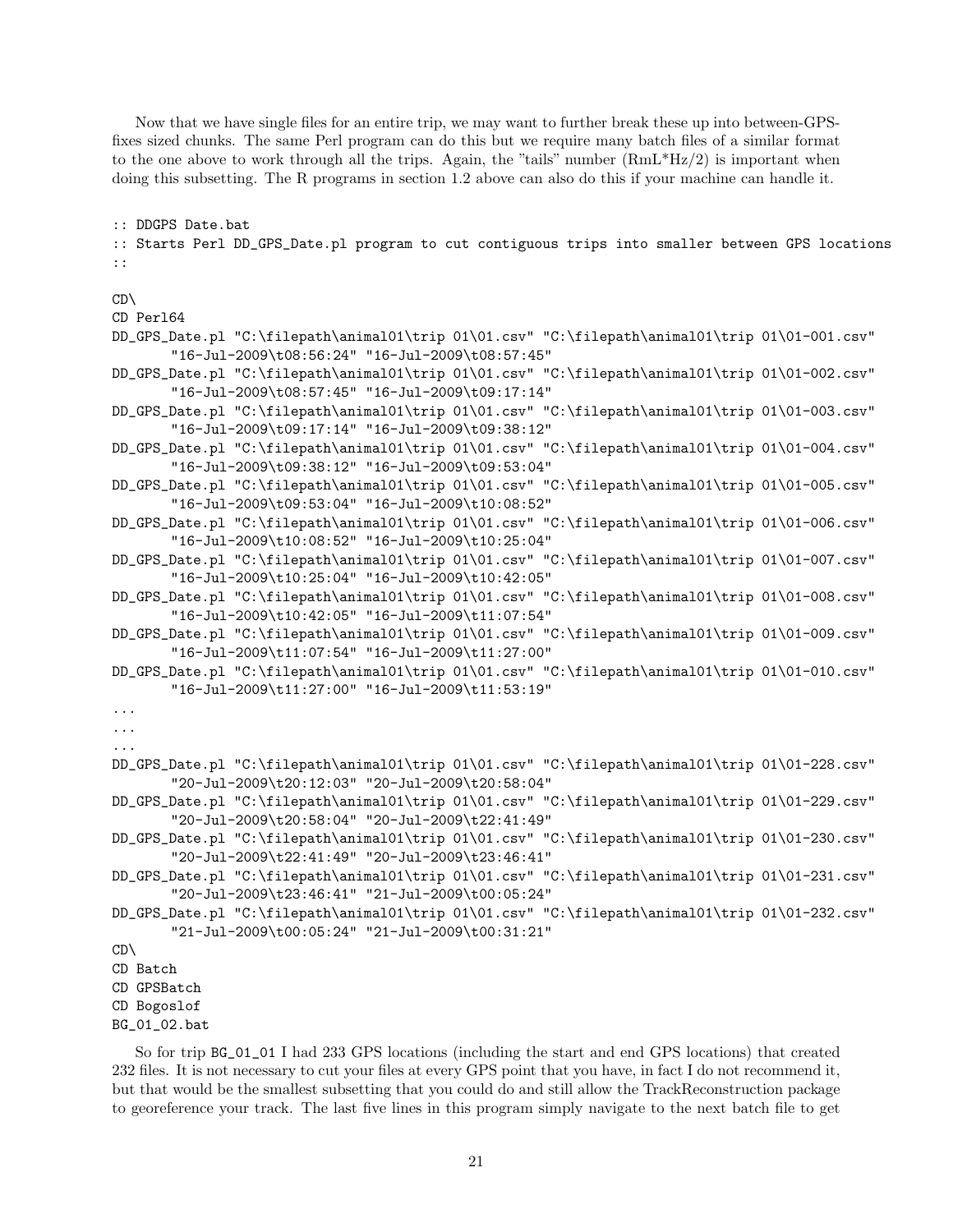it started, so you just need to double click the first one to get all of them working. If you only want to do one, then just comment out the last line. The real work in all of this is creating these batch files.

#### 5.2 Thinning the data

Sometimes you don't need the high resolution of data your tag collects. If you want to reduce (thin) the size of your master file this can be trivial and it can also be difficult. If you have missing data, things become more difficult, if you don't have missing data, the following Perl script reduces a data set collected at 16 HZ down to 1 Hz.

```
#!C:\Perl64\bin
# Created November 5 2010 to remove all off-second data from Daily Diary tag output
$srcfile=$ARGV[0];
$outfile=$ARGV[1];
#$srcfile="C:\Users\Marine\Desktop\Antarctica\pup 252\GPS segments\trip 1\01-3.csv";
#$outfile="C:\Users\Marine\Desktop\Antarctica\pup 252\GPS segments\trip 1\01-3-2.csv";
open(IN, $srcfile) or die "Cant open infile ... ";
open(OUTF, ">$outfile") or die;
#This should be 1 less than the amount of data you want to thin, i.e. I want every 16th
#row starting with the first row after the header.
$count=15;
$count2=1;
while ($line = <IN>)
{
       #This prints the header
       if ($count2==1)
       {
              print OUTF "$line";
              $count2=2;
       }
       #This prints every 16th line, good for 16Hz data
       if ($count==16)
       {
              print OUTF "$line";
              $count=0;
       }
$count += 1;}
print uno
close IN;
close OUTF;
```
If your database has missing data then you might want to try something like this that looks for unique strings that occur. My file had a string of 3 tabs that only occurred on the second (not for the 15 fractions of a second in my 16Hz sampling rate), if you are lucky or more clever than me, your data will have a unique string of characters that you can search for.

```
#!C:\Perl64\bin
# Created April 7 2010 to remove all off-second data from Daily Diary tag output
$srcfile= $ARGV[0];
$outfile= $ARGV[1];
```